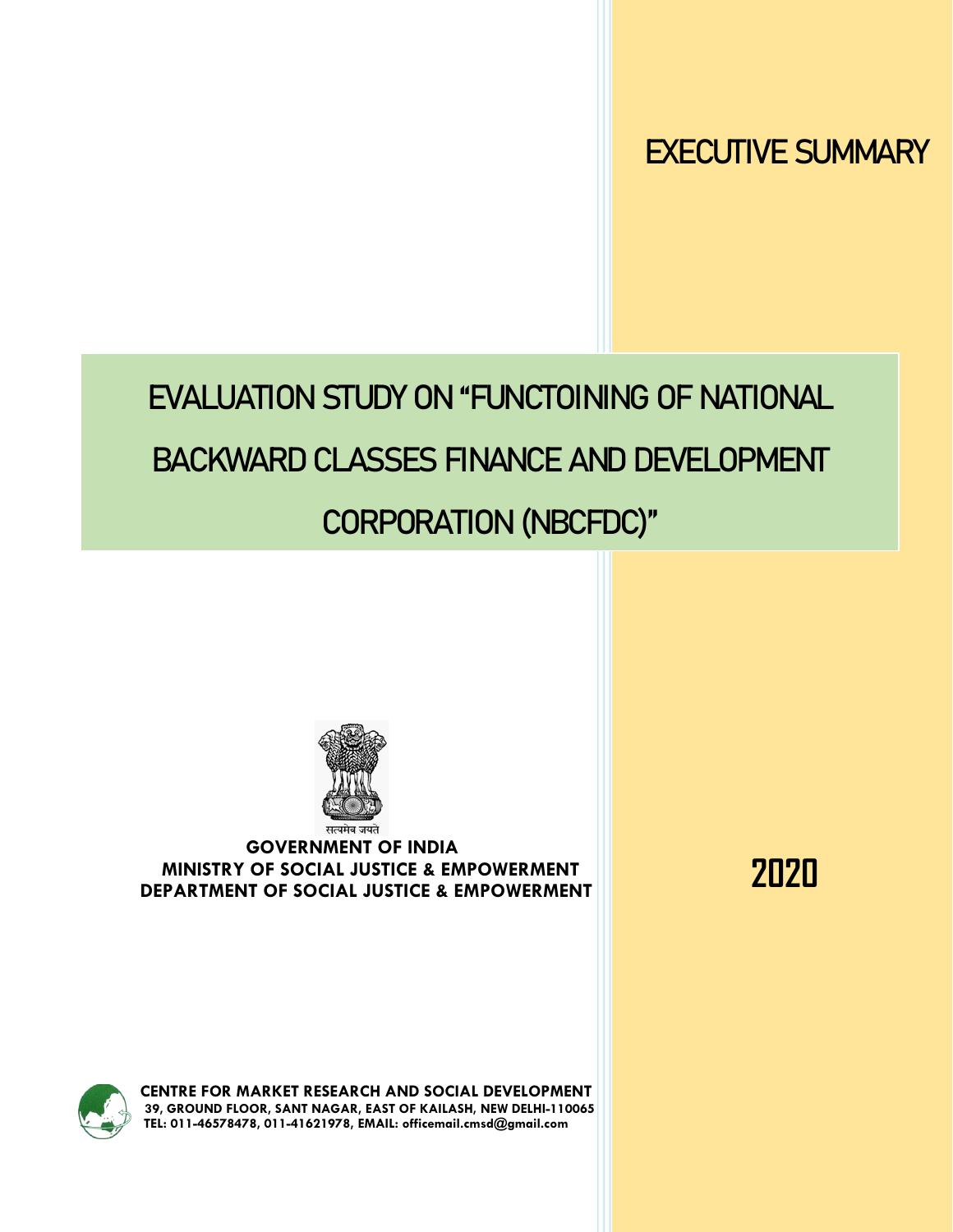## **EXECUTIVE SUMMARY**

National Backward Classes Finance and Development Corporation (NBCFDC) was incorporates on 13th January 1992 as a Company not for profit under Section 25 of the Companies Act, 1956 (now, under Section-8 of the Companies Act, 2013), with an objective to promote economic and developmental activities for the benefit of members of Backward Classes living below double the poverty line through State Channelizing Agencies (SCAs) nominated by the respective State Governments/ Union Territories and additionally through Public Sector and Regional Rural Banks (PSBs & RRBs) entering into MoA with NBCFDC-collectively referred as Channel Partners (CPs). The Authorized Share Capital of NBCFDC is Rs. 1500.00 crore. The paid up Share Capital as on 31.03.2019 was Rs. 1314.00 crore.

At present, 41 SCAs nominated by States/UTs and 25 Banks including four Public Sector Banks (PSBs) and 21 Regional Rural Banks (RRBs) can channelize loans under NBCFDC. The Channel Partners are required to identify and formulate technically feasible and financially viable projects and submit an Annual Action Plan to obtain loan from NBCFDC. The CPs are also required to identify potential beneficiaries, their vocational and training requirements and viable projects as per the needs of the beneficiaries.

The Vision of NBCFDC is to play a leading role in upliftment of economic status of the target group of Backward Classes. The Mission of NBCFDC is to provide concessional financial assistance to the eligible members of Backward Classes for self-employment and skill development.

The applicant should belong to a caste covering under the Other Backward Classes list as notified by State/Central Government from time to time. Relevant Caste Certificate to be issued by relevant authority of District Administration.

At present, persons whose annual family income is below Rs. 3,00,000/- irrespective of rural or urban sector. SCAs have been advised to provide at least 50% of total funding to persons with annual family income up to Rs. 1.50 lakh. The annual family income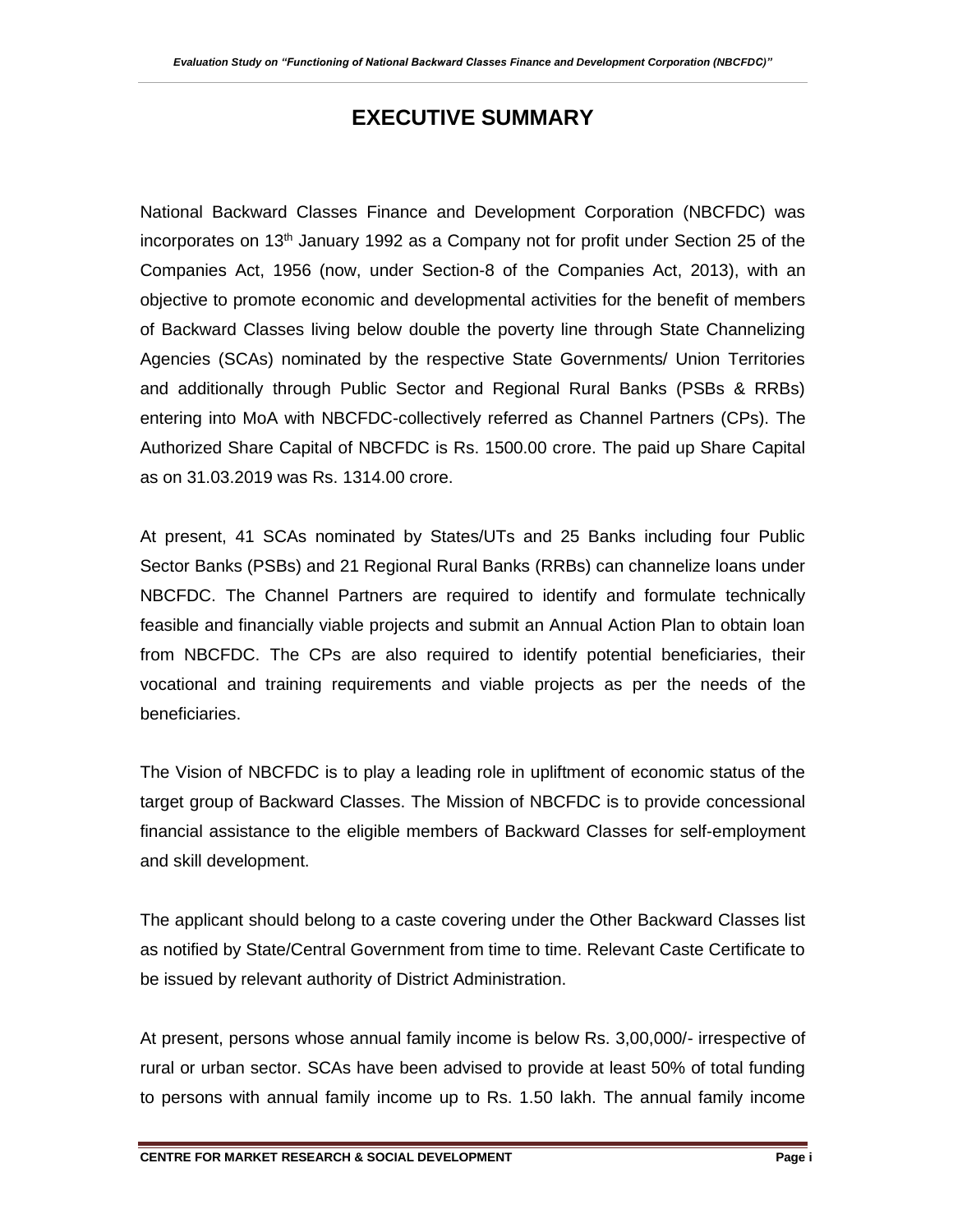ceiling fixed in terms of Ministry of Social Justice & Empowerment's letter No. 14015/01/2010-SCD-IV dated 8<sup>th</sup> March 2018.

Projects financed under various Credit Based Schemes are categorised in to four major sectors namely Agriculture & Allied, Small Business/Artisan & Traditional Occupation, Service/Transport Sector, and Technical & Professional Trades/Courses.

Ministry of Social Justice & Empowerment, Government of India intended to conduct Evaluation Study on "Functioning of National Backward Classess Finance and Development Corporation (NBCFDC)". Centre for Market Research & Social Development Pvt. Ltd., with vast experience in conducting evaluation studies of schemes/programmes of various ministries, departments was assigned to undertake the study. The objectives of this evaluation study were:

#### **1. Functioning of NBCFDC**

- 1) To review the working of the Corporation, the fulfillment of the targets and objectives and also the strategic shifts required, if any, to make them more effective for the target group;
- 2) To examine the present methodology and procedure adopted by the Corporation for disbursal of funds to the Channel Partners;
- 3) To suggest areas of intervention for expansion of the scope of activities of the Corporation and Cluster based Development of the target group(s), especially utilizing the recently introduced Technology Upgradation Scheme to study the practices adopted by well performing SCAs;
- 4) To study the existing level of marketing support provided to the target group/ beneficiaries by the Corporation and its effectiveness;
- 5) To review the eligibility criterion of target group to avail the benefits of the schemes of Corporation – how can they be converged with other Govt. of India Schemes;
- 6) To analyse the adequacy of awareness of schemes of the Corporation among the target group particularly in rural areas;
- 7) To review loan schemes of terms of their rate of interest, maximum amount of loan and terms and conditions for repayment of loan;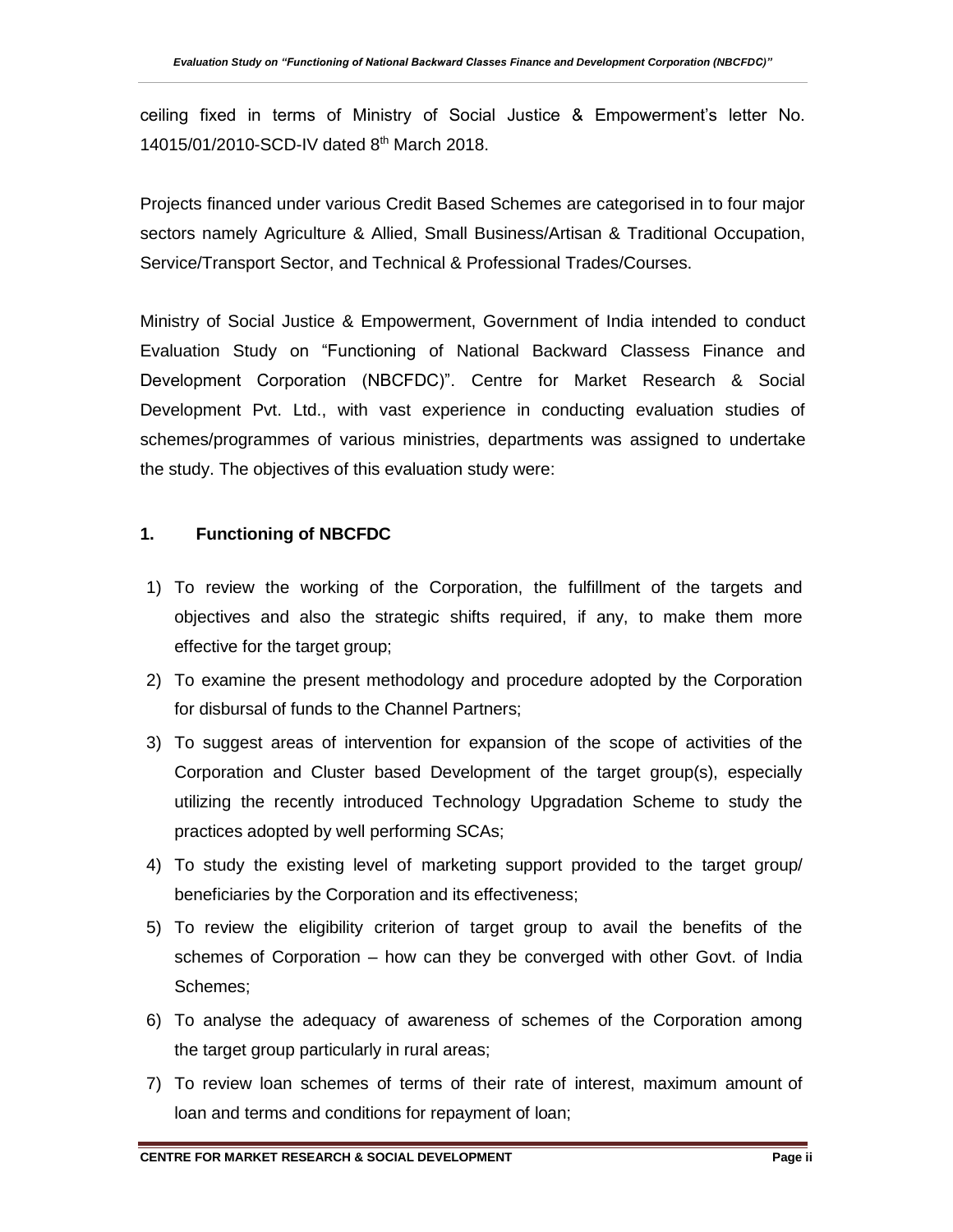- 8) To forecast of budgetary allocation from GoI to NBCFDC over a ten years horizon considering the increasing population and aspiration of the target groups and past trends of performance of the Corporation;
- 9) Scope of convergence of NBCFDC Schemes with other similar schemes of Government of India/ NABARD/ Banks to improve effectiveness of intervention;

#### **2. Performance of Channel Partners**

- 10) To assess the efficacy and performance of Channel Partners (SCA/Banks) in implementing schemes of the Corporation. The performance would be measured in terms of drawl of loan from NBCFDC, disbursement of loan to the target group and the recovery from beneficiaries, over a period of last three years.
- 11) To examine whether the State Government is providing adequate equity and guarantees to the State Channelizing Agencies for availing loan from NBCFDC;
- 12) To examine the existing procedures/ requirement of documents and simplifications of application from to apply for loan by applicants. The adaptability of the software developed by NeGD, Ministry of Electronics & Information Technology (MEIT) would also be assessed along with suggestions to make it successful at the SCA level;
- 13) To study the extent of utilization of funds both in terms of time taken and percentage by State Channelizing Agencies;
- 14) To examine the role of newly aligned channel partners for improving the outreach of PSBs and RRBs and the scheme to the last mile through them;
- 15) To analyze the existing system of recoveries/ counseling of beneficiaries adopted by Channel Partners and suggest suitable mechanism for more effective monitoring for qualitative and timely delivery of benefits to the target group/ beneficiaries;
- 16) To study the nature of financial literacy programmes conducted by the Channel Partners for beneficiaries;

#### **3. Impact of the Scheme on the beneficiaries**

- 17) Socio-economic background of the beneficiaries (Male/Female, Rural/ Urban);
- 18) Opinion of the beneficiaries on the problem faced by them for availing the benefits of the Scheme/ Programme;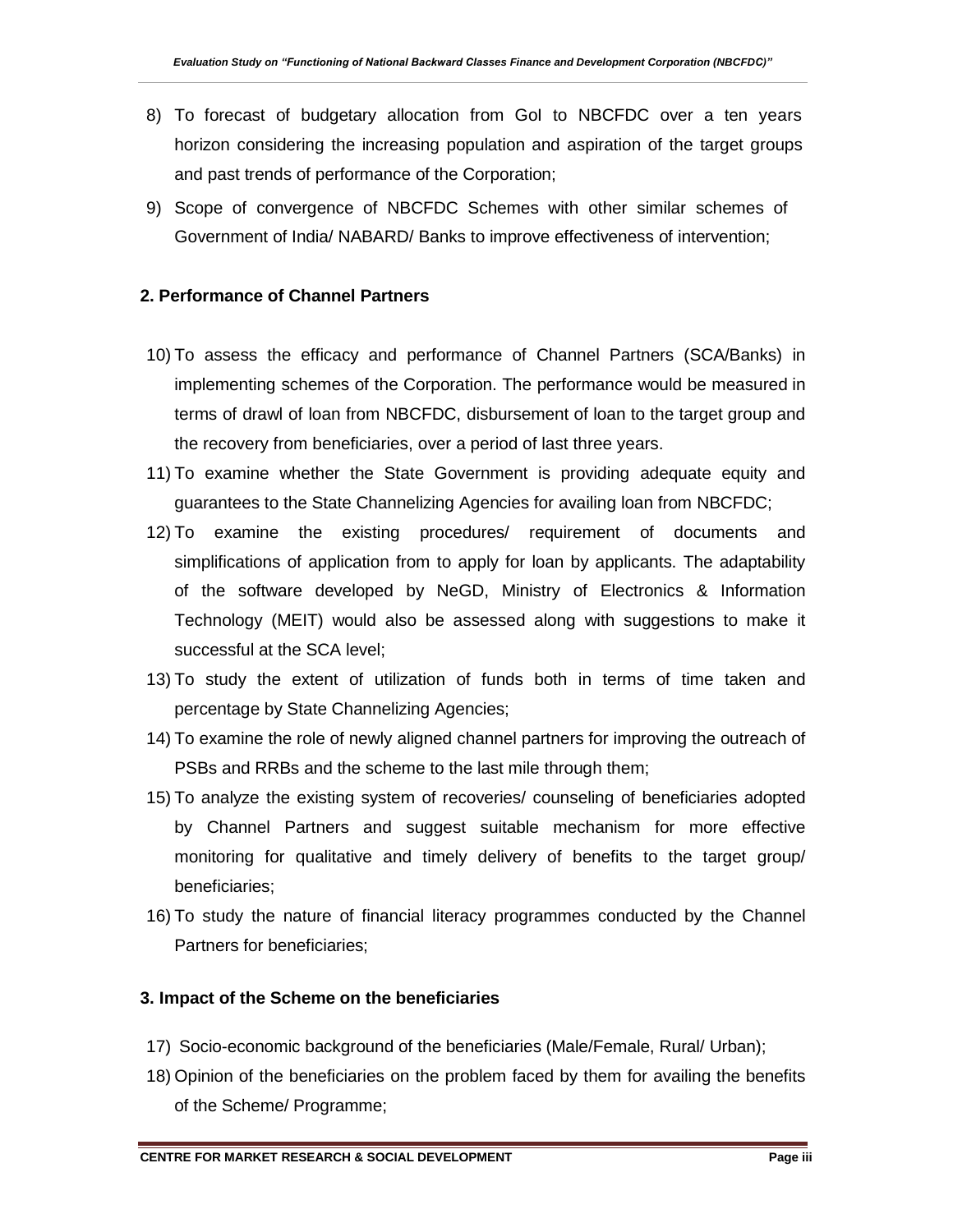- 19) To estimate the number and percentage of beneficiaries who have crossed poverty line and double poverty line after availing the loan facilities under the scheme;
- 20) To analyse the increase in annual income level in absolute and percentage term;
- 21) Social impact on beneficiaries in terms of better education of children, better housing, addition in personal assets, self esteem etc.

#### **4. Other aspects**

- 22) Key findings based on the data collected from the field on the objectives of the study;
- 23) Shortcomings identified in the design of the existing scheme if any;
- 24) Recommendations/suggestions for necessary restructuring to be carried in the scheme with a view to improve the functioning of corporation/ SCAs/ CAs/ RRBs in order to achieve better results and need for its continuation;
- 25) Ten case studies (5 each from Term Loan/ Micro Finance and Skill Development Training).

The study was based on the explorative, descriptive and analytical approach. Both secondary and primary research was undertaken to generate required information. Both secondary data and primary data were used for this purpose. Semi-structured schedules were prepared for the NBCFDC officials, Channel Partners, loan beneficiaries and trainees to collect the desired information.

As per the ToR, the study covered 4 States namely; Gujarat, Haryana, Uttar Pradesh, Kerala for the assessment of loan schemes, and 4 States namely; Andhra Pradesh, Chhattisgarh, Jammu & Kashmir, Tripura for the assessment of skill development training. Purposive random sampling method was adopted for the selection of loan beneficiaries and trainees from each selected state. District wise, gender wise and area wise (rural/ urban) sample number of loan beneficiaries were selected proportionate to their sample number. As per the ToR, 15000 loan beneficiaries and 500 trainees benefitted during 2018-19 were surveyed for the study. The data collection by field survey was conducted during February 2020.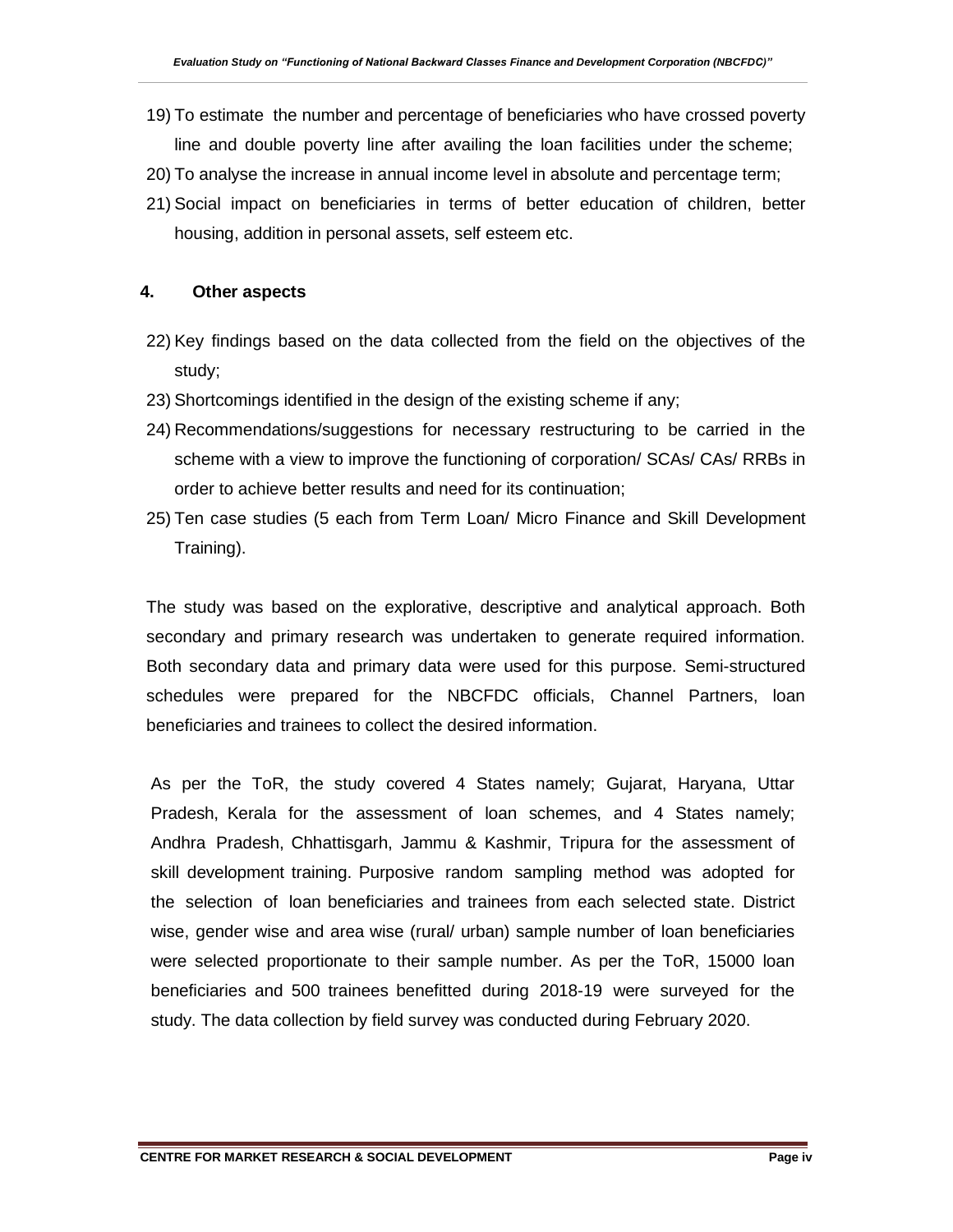#### **MAJOR STUDY FINDINGS**

#### **FUNCTIONING OF NBCFDC**

- 1) NBCFDC is headed by a Managing Director who is assisted by a Chief General Manager, 2 General Managers and a team of Senior Executives. For ensuring efficient implementation and monitoring of schemes in the states, there is the Finance/Company affairs Department, Project Department, Skill Development Department, Planning Department and HR/Admin Department for undertaking all credit & non-credit core activity of the Corporation.
- 2) NBCFDC strongly believes in development of human resources in order to achieve the goals, targets, 22 officers and staff were deputed for various training programmes to keep them abreast with latest developments in the relevant functional areas.
- 3) NBCFDC has been established with a vision to play a leading role in upliftment of economic status of the target group of Backward Classes. The corporation has been providing concessional financial assistance to eligible members of backward classes having annual family income less than Rs.3.00 Lakh for self-employment and skill development. Its main objectives are to promote economic and developmental activities, to assist in the upgradation of technical entrepreneurial skills, to assist by way of concessional loans and advances for viable projects and to promote self-employment.
- 4) The data on budgetary allocation and expenditure of NBCFDC in last three years (FY 2016-17, FY 2017-18 and FY 2018-19) shows that the Budget Estimates (BE), Revised Estimates (RE) and Actual Expenditure (AE) in FY 2016-17 and 2018-19 was Rs. 100 crore. In 2017-18, though the BE was Rs. 100 crore, it was reduced to Rs. 90 crore in RE and that much amount was the Actual Expenditure (AE) in that financial year.
- 5) A Memorandum of Understanding (MoU) is signed every year between NBCFDC and Ministry of Social of Social Justice & Empowerment through which performance targets are set. MoU for 2018-19 was signed on 26th April, 2018. The MoU rating for the finance year 2018-19 is projected as "Excellent". On the basis of feedback received from Channel Partners, NBCFDC keeps on revising its lending policy and targets from time to time for simplification of procedure for obtaining loan under NBCFDC schemes.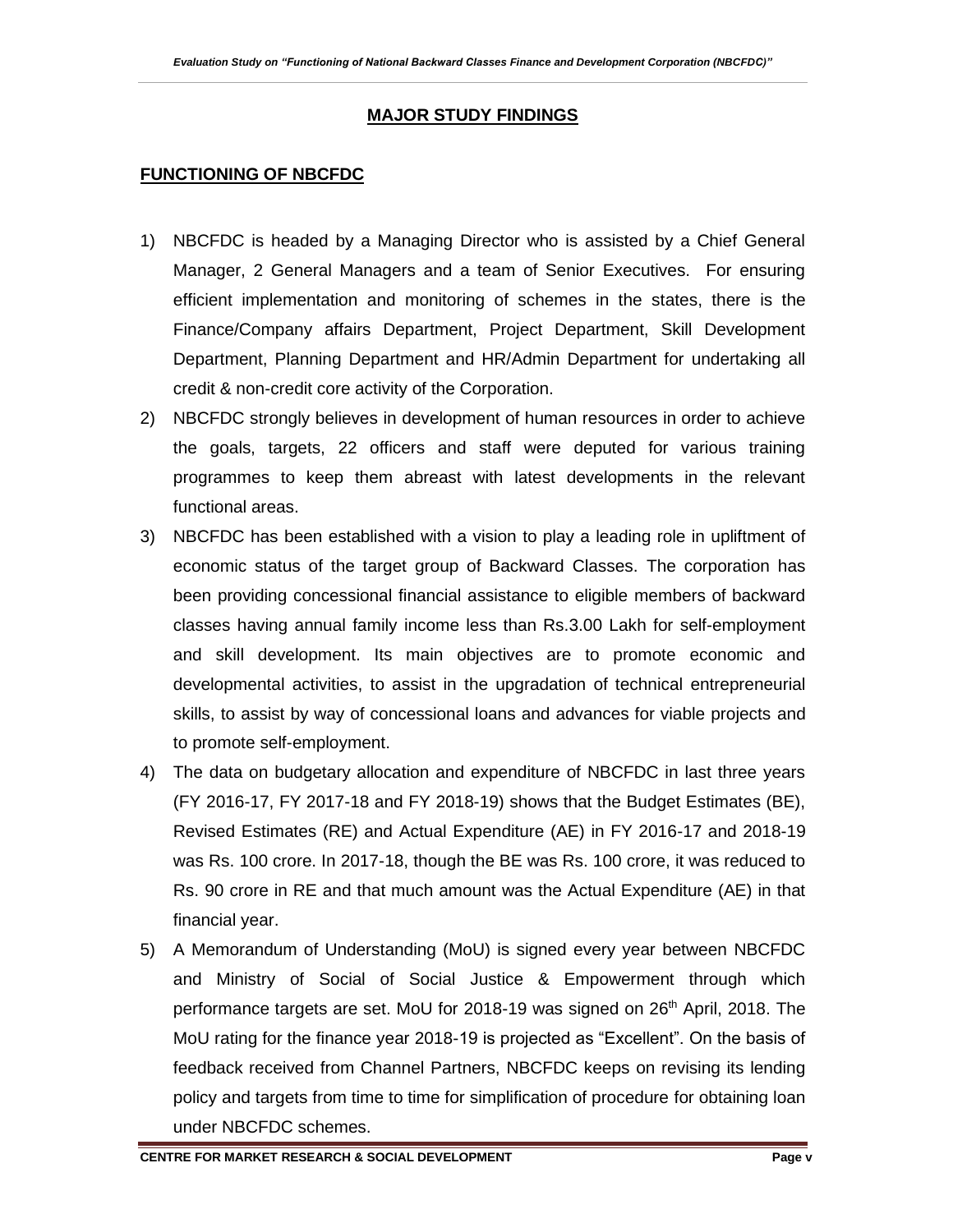- 6) In last three financial years, NBCFDC has disbursed Rs.137945.44 crores for 461987 beneficiaries belonging to backward classes under its Credit Based Schemes.
- 7) Present methods and procedures adopted by NBCFDC for disbursal of funds to Channel Partners are: (a) NBCFDC conveys Notional Allocation of the basis of population of target group and availability of funds to Channel Partners; (b) Channel Partners are requested to submit Annual Action Plan on the basis of Notional Allocation; (c) NBCFDC approves Annual Action Plan and Channel Partners are required to submit their demand of funds on prescribed format; (d) NBCFDC releases funds to Channel Partners after ensuring the fulfillment of prudential norms; (e) The format for drawl of loan is available on the website of NBCFDC i.e. [www.nbcfdc.gov.in;](http://www.nbcfdc.gov.in/) (f) The SCAs are requested to submit their loan demand on LEAP software in the prescribed format only.
- 8) Loan schemes implemented by NBCFDC are: (a) General Loan Scheme, (b) New Swarnima Scheme, (c) Education Loan Scheme, (d) Micro Finance Scheme, (e) Mahila Samriddhi Yojana, (f) Small Loan, (g) NBFC-MFI Loan. Apart from the loan schemes, NBCFDC has been implementing the skill development programmes through training partners.
- 9) NBCFDC has taken pro-active steps for generating awareness and organized "Awareness Camps" with the objective of spreading awareness of Corporation's schemes and providing an opportunity to the target group for having interface with channels partners. During the last five years, since 2015-16, more than 350 Camps were held in various States, in which large number of beneficiaries attended and were informed of various schemes of the Corporation and counselled to avail the same. The Corporation sponsors the Awareness Camps through its Awareness Programme and sanctions expenditure, as per the need up to Rs.25,000/- per camp to its Channel Partners. Grant-in-aid of Rs.2.00 lakh p.a is given to SCAs for such camps.
- 10) The schemes of NBCFDC are being implemented by State Channelising Agencies and Banks i.e. Channel Partners. The Channel Partners have their own policy and guidelines of providing concessional financial assistance/loans to eligible members of backward classes as the onus of recovery of loan lies with the Channel Partner. The loans are disbursed by the Channel Partners after verification of their eligibility and due diligence at their end.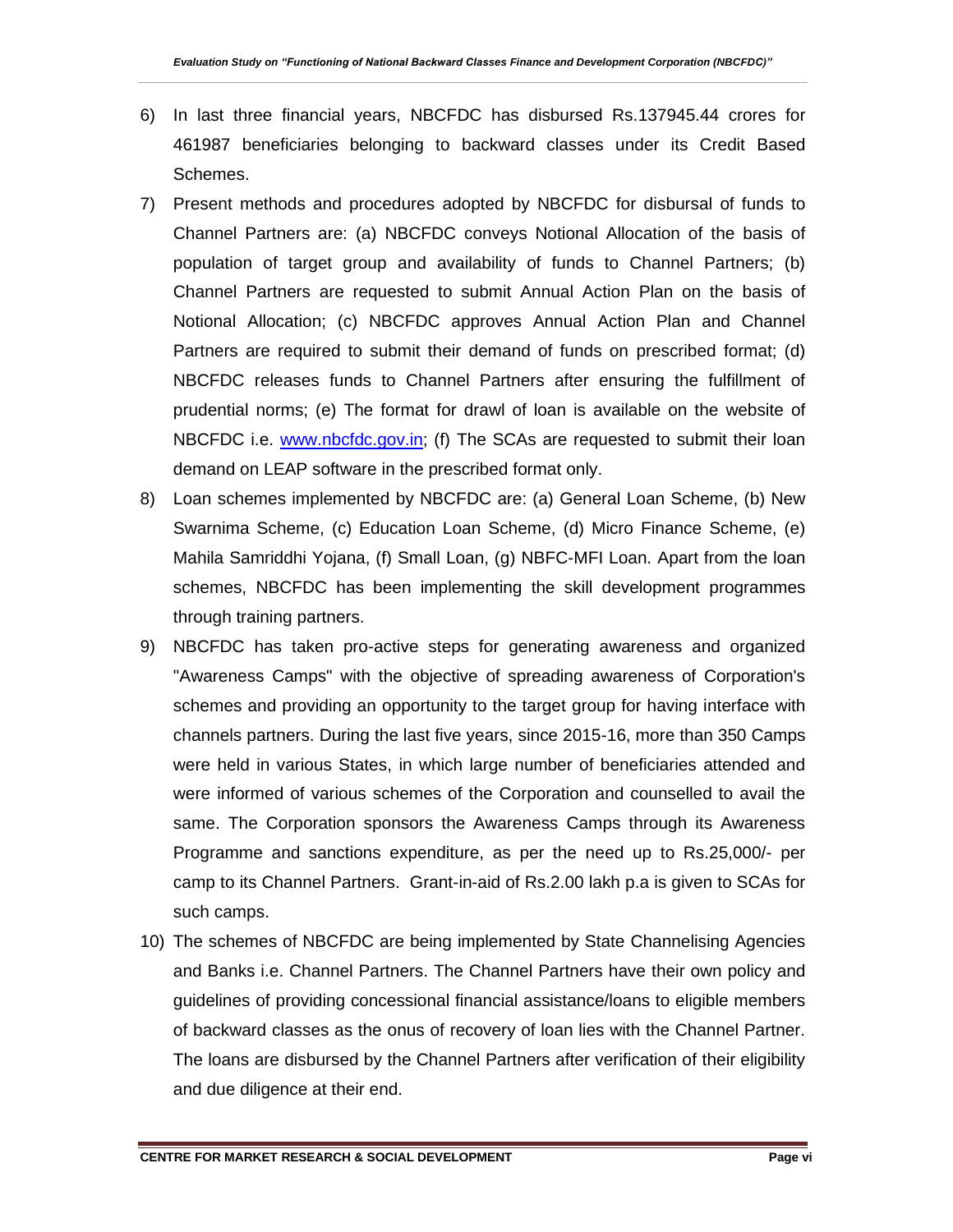- 11) The NBCFDC has got developed an online portal called SBMS (Social Benefit Management System) for implementation of our Channel Partners for facilitating online loan application, its tracking till the sanction of the loan. Some of the States have already adopted the same.
- 12) NBCFDC has promoted other developmental activities by giving market exposure and opportunities to BC artisans from different States through participation in India International Trade Fair (IITF) and Regional exhibitions from time to time. SCAs are requested to provide marketing linkages to the Backward Class beneficiaries in their States and organize / participate in exhibitions where beneficiaries can get good platform and able to sell their products. The SCAs are requested to formulate a schedule of Exhibition-cum-Sale in their State for each year. Such schedules may help in preparations of yearly calendar of events at NBCFDC level. The samples of saleable quality products may be exhibited during such exhibitions so that orders for bulk sales/export may be obtained by the participants. The exercise may boost the traditional art and craft in each State and the SCAs may also be able to identify innovative projects and schemes for the development of poorer section of the artisans and handicrafts persons belonging to the target group. It is also suggested that the Quality Products made by the beneficiaries under NBCFDC schemes may be catalogued and a data bank of such artisans may be developed by each SCA.
- 13) NBCFDC has complianced Government directives and DPE Guidelines issued from time to time on effective funds utilization.

#### **FUNCTIONING OF CHANNEL PARTNERS**

- 14) In last three financial years, NBCFDC has disbursed Rs.137945.44 crores for 461987 beneficiaries belonging to backward classes under its Credit Based Schemes. Out of the four channel partners surveyed during the present evaluation, it was observed that MATSYAFED, Kerala has received highest amount of fund (Rs. 105 crore) in last three years; while HBCEWSKN, Haryana has received Rs. 31 crore; UPSGVBL, UP has received Rs. 18.75 crore; and GTKVN, Gujarat has received Rs. 14.50 crore.
- 15) The study further found that except UP Sahakari Gram Vikas Bank Ltd., other channel partners have disbursed more amount of loan to the target group than the fund received from NBCFDC. As per data received from the sample channel partners, it was found that the channel partners have disbursed 7.6% more fund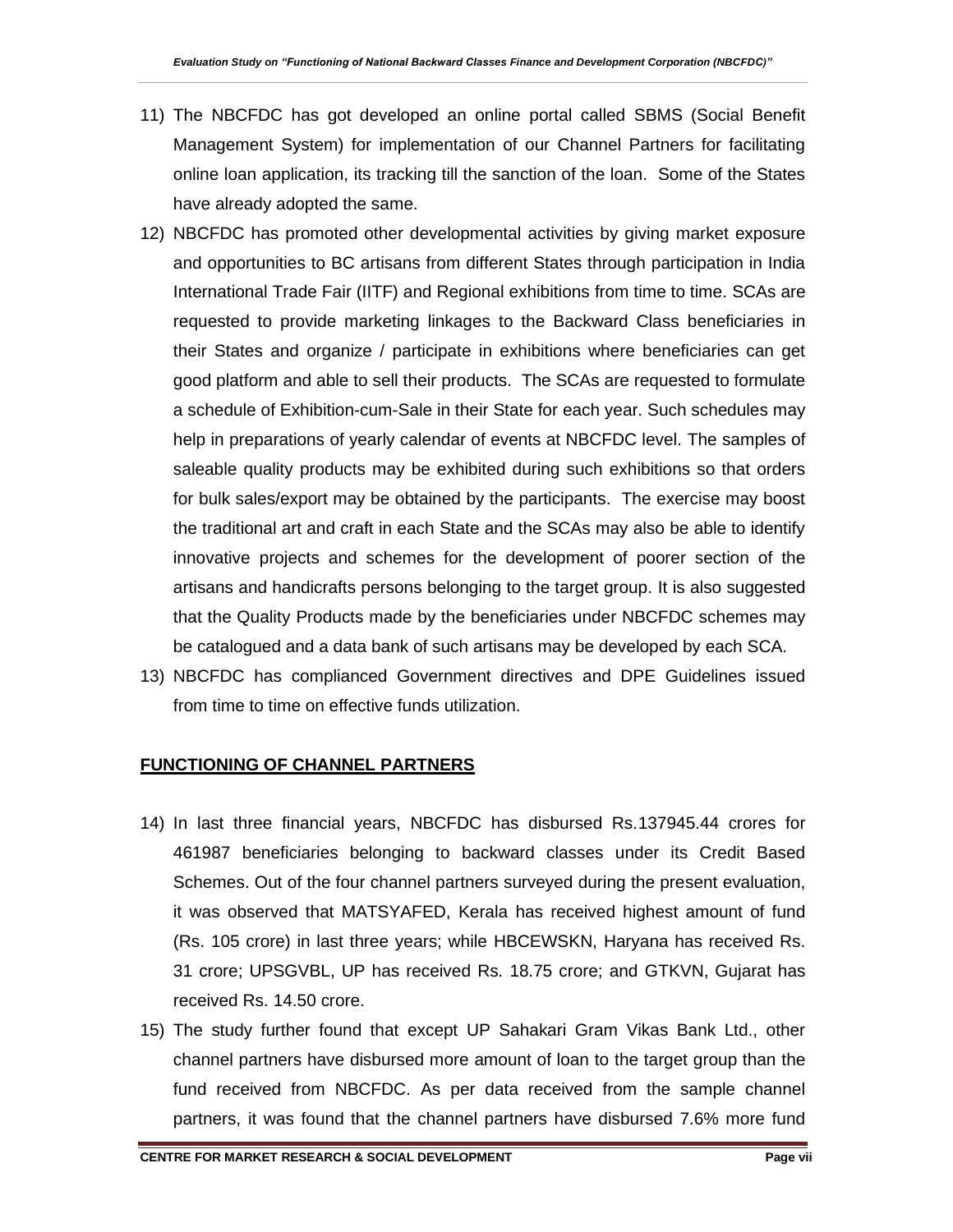(channel partner/ State share) to the target group than the fund received from NBCFDC.

- 16) The study observed that it took 4 months to one year for the channel partners to utilize the fund provided by NBCFDC. Except UP Sahakari Gram Vikas Bank Ltd, other channel partners have utilized all the funds provided by NBCFDC.
- 17) In last three financial years, a total number of 461987 beneficiaries belonging to backward classes have been covered by the channel partners under loan schemes of NBCFDC. Data collected from the sample channel partners shows that the number of beneficiaries covered by the channel partners have been increasing over the years.
- 18) The data on recovery from the beneficiaries reflects that the recovery by UP Sahakari Gram Vikas Bank Ltd. has been poor in last three years. Besides that, the recovery from beneficiaries by the channel partners has been quite satisfactory.
- 19) The study observed that the State Governments are providing adequate equity and guarantees to the Channel Partners for availing loan from NBCFDC. However, Haryana Government is not providing adequate equity and UP Government is not providing adequate guarantees to the Channel Partners for availing loan from NBCFDC.
- 20) The documents required by the channel partners along with the applications are: Proof of identification, Proof of residence, Proof of qualification, Proof of caste certificate, Proof of annual family income, project proposal and quotations. Additionally, loan documents on court stamp papers are required in Gujarat while ration card is required in Haryana. Simplification of details in the application form has already been made by Gujarat Thakor & Koli Vikas Nigam, Gujarat while making it simpler they have brought down number of documents needed for executing legal documents for mortgage to a bare minimum level.
- 21) For counseling, awareness camps are arranged in Gujarat; District Managers, Field Officers and field Staff contact the beneficiaries personally and telephonically in Haryana; meeting by field officers in Uttar Pradesh; and counseling by field level project officers and community motivators along with the staff of primary societies in Kerala to remind and motivate the beneficiaries for regular repayment
- 22) For recovery of loan from beneficiaries, monthly SMS is sent to remind beneficiaries of loan installment becomes due for the respective month in Gujarat; District Managers, Field Officers and other filed staff collect recovery from the beneficiaries personally and issue recovery notices etc. in Haryana; and sending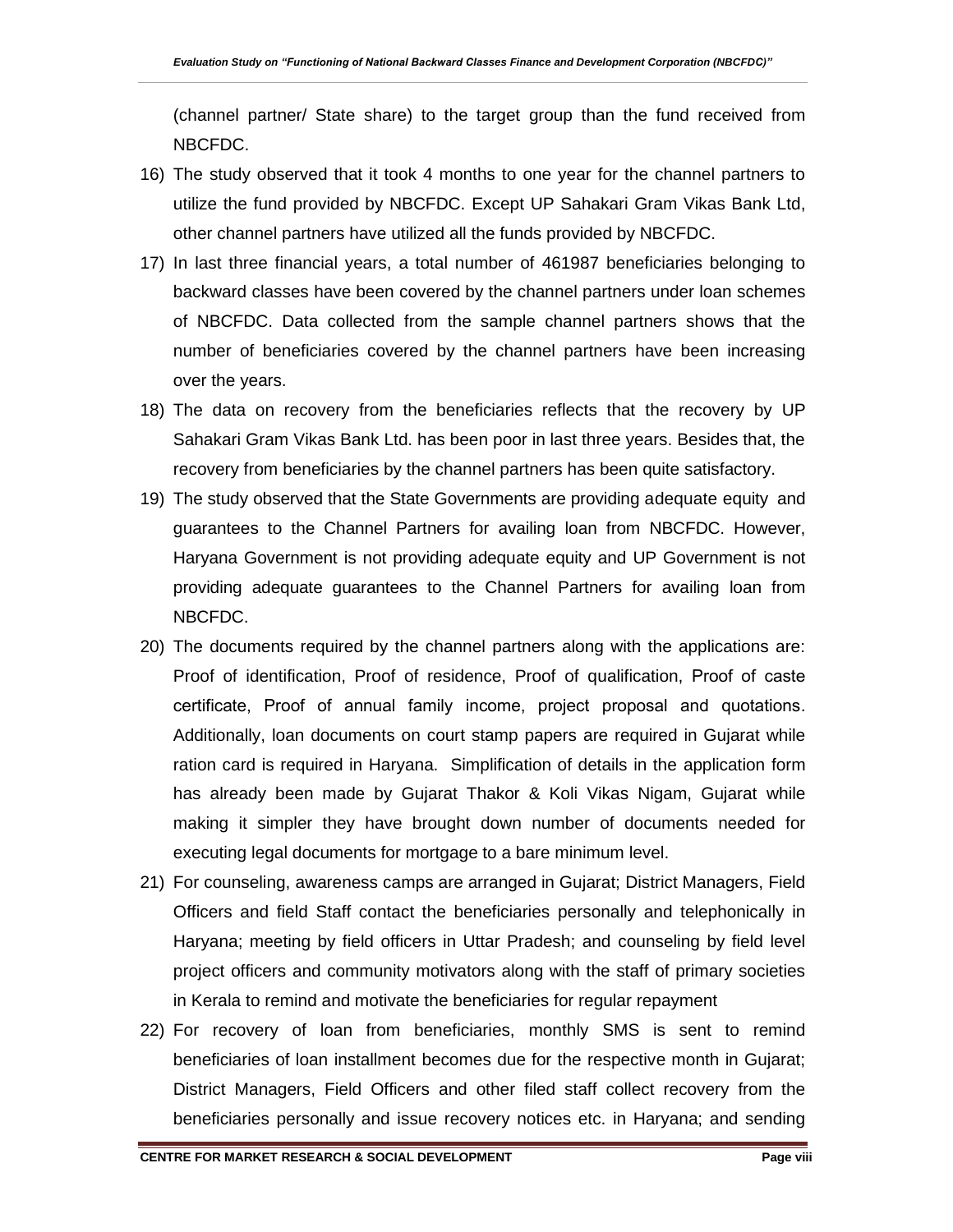regular notices and visits to the loanees to clear dues and legal action against chronic and willful defaulters in Kerala. The study observed that UP Sahakari Gram Vikas Bank Ltd. does not take any significant action for recovery of loan from the beneficiaries.

- 23) For more effective monitoring for qualitative and timely delivery of benefits to the target beneficiaries, the channel partners should be guided to disburse the loan to the beneficiaries within the stipulated time period.
- 24) For financial literacy, beneficiaries in Gujarat and Haryana are being educated through awareness camps and also answered to their queries/enquiries individually over phone and by letters, while training programmes on accounting and Cooperative acts and rules are periodically given in Kerala to project officers, Secretaries of Primary societies & SHGs. The study observed that financial literacy programmes are not being conducted by UP Sahakari Gram Vikas Bank Ltd.
- 25) All the channel partners informed that they have not adopted the SBMS (Social Benefit Management System) software developed by NeGD, Ministry of Electronics and Information Technology (MEIT). The channel partners should be guided and trained to adopt SBMS for maintaining all the data properly.
- 26) NBCFDC has started channelizing its funds through Public Sector Banks(PSBs) and Regional Rural Banks(RRBs). This has enabled the Corporation to reach out to the target group where State Channelizing Agencies (SCAs) are not active or do not have their reach/presence. The target group are able avail the benefits of concessional financial assistance under NBCFDC Scheme even in the far-flung remote areas of country through the branches of PSBs and RRBs in their areas/states.
- 27) As far as skill training is concerned, (i) the representative of bank can be the members of Selection Committee Meeting while selecting the right candidate of the target group; (ii) The representative of bank should be invited for taking a session on financial literacy and generating awareness with regards to programmes available for the beneficiaries; (iii) Successful OBC trainees having entrepreneurial bent of mind should be linked with banks, RRB and SCAs so that they can avail loan for setting up their own enterprise.

#### **IMPACT ON THE LOAN BENEFICIARIES**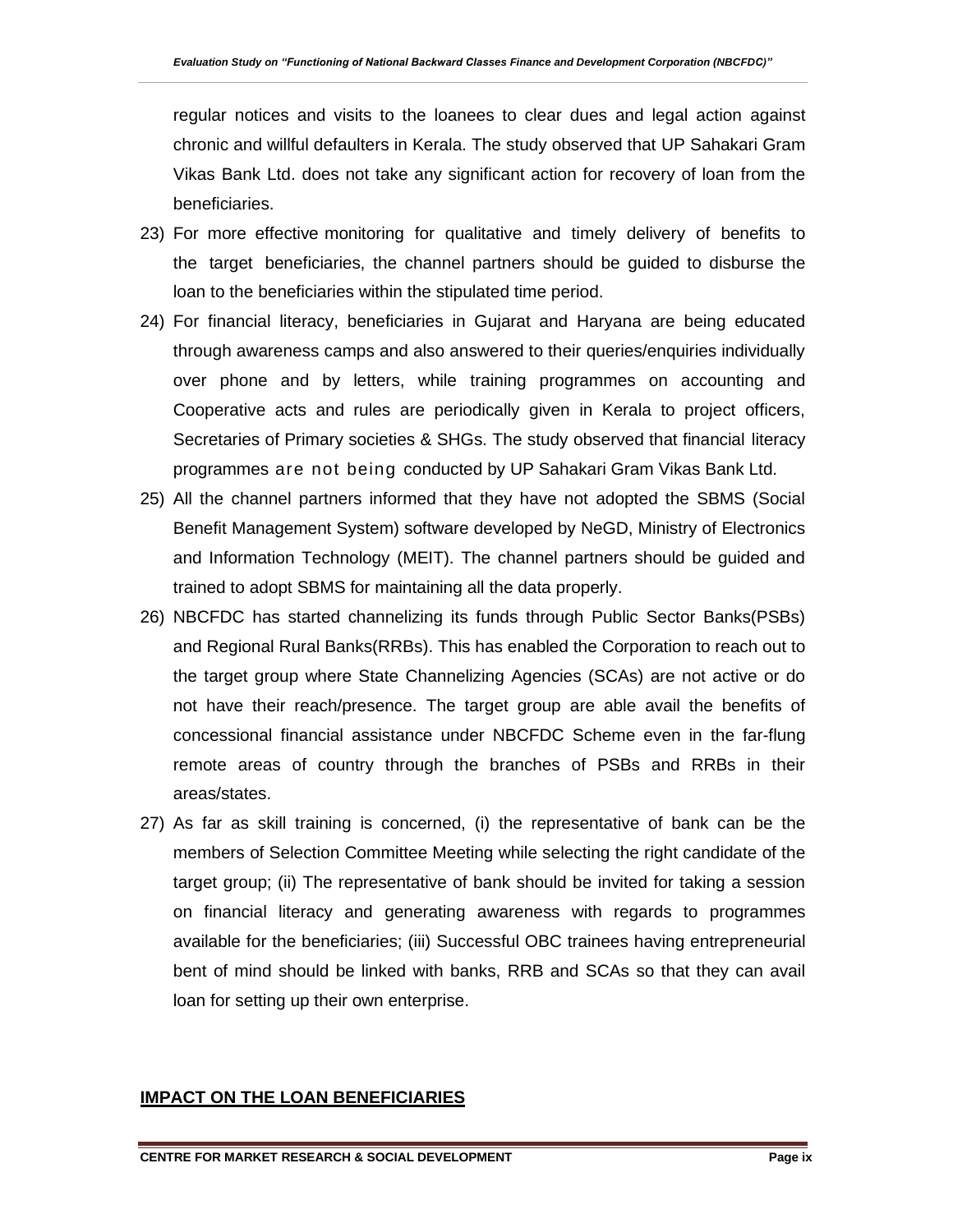- 28) Majority of the sample beneficiaries (77%) benefitted under NBCFDC loan are located in the rural areas, while 23% beneficiaries are located in the urban areas.
- 29) Majority of the surveyed beneficiaries (79.7%) were found to be women. The percentage of men beneficiaries is 20.3%.
- 30) Analyzing the age pattern of the beneficiaries, it is seen that 42.4% beneficiaries come under the age group of 35 to 45 years. 20% beneficiaries belong to the age group of 18 to 34 years, and 37.7% beneficiaries were in the age group above 45 years.
- 31) The educational status of the beneficiaries reveals that 4.7% beneficiaries are illiterate. The beneficiaries with primary education constitute 18.6%, while beneficiaries with middle school education constitute 40%, beneficiaries educated up to matriculate or above constitute 35.7% and 0.9% beneficiaries reported to be technically qualified.
- 32) Marital status of the beneficiaries reveals that most (96.1%) beneficiaries were married and 2% beneficiaries were unmarried. Also, 1.9% beneficiaries were widow/widower and 0.1% were separated/ divorced.
- 33) It is seen that 53.6% beneficiaries possess pucca houses, 38.2% possess semipucca houses and 6.5% beneficiaries possess kuchcha houses. Also, 1.7% beneficiaries do not have own house.
- 34) Most (84.5%) beneficiaries have significant knowledge on the scheme in he/she was benefitted while 15.1% have little knowledge and 0.3% have no knowledge on the scheme. When beneficiaries were asked about the source of information of the NBCFDC scheme under which they have been benefitted, majority (82.3%) beneficiaries reported that they have come to know from the government official, while 16.9% from relative or friend, 0.6% from awareness camp, and very few (0.3%) beneficiaries from NGO.
- 35) Most (80.8%) beneficiaries informed that they had submitted the application form at the field office of channel partner, 15.6% had submitted the application form at the gram panchayat office, 1.6% had submitted to the NGO, 1% at Head office of the channel partner, and 1% had submitted at the district office of the channel partner.
- 36) 83.3% of the surveyed beneficiaries stated that they have received the loan under Micro Finance Scheme (MFS), while 16.7% have received the loan under General Loan (GL) scheme. While all the beneficiaries in Gujarat, Haryana and Uttar Pradesh have received the loan under General Loan (GL) scheme, all the beneficiaries in Kerala have received the loan under Micro Finance Scheme (MFS).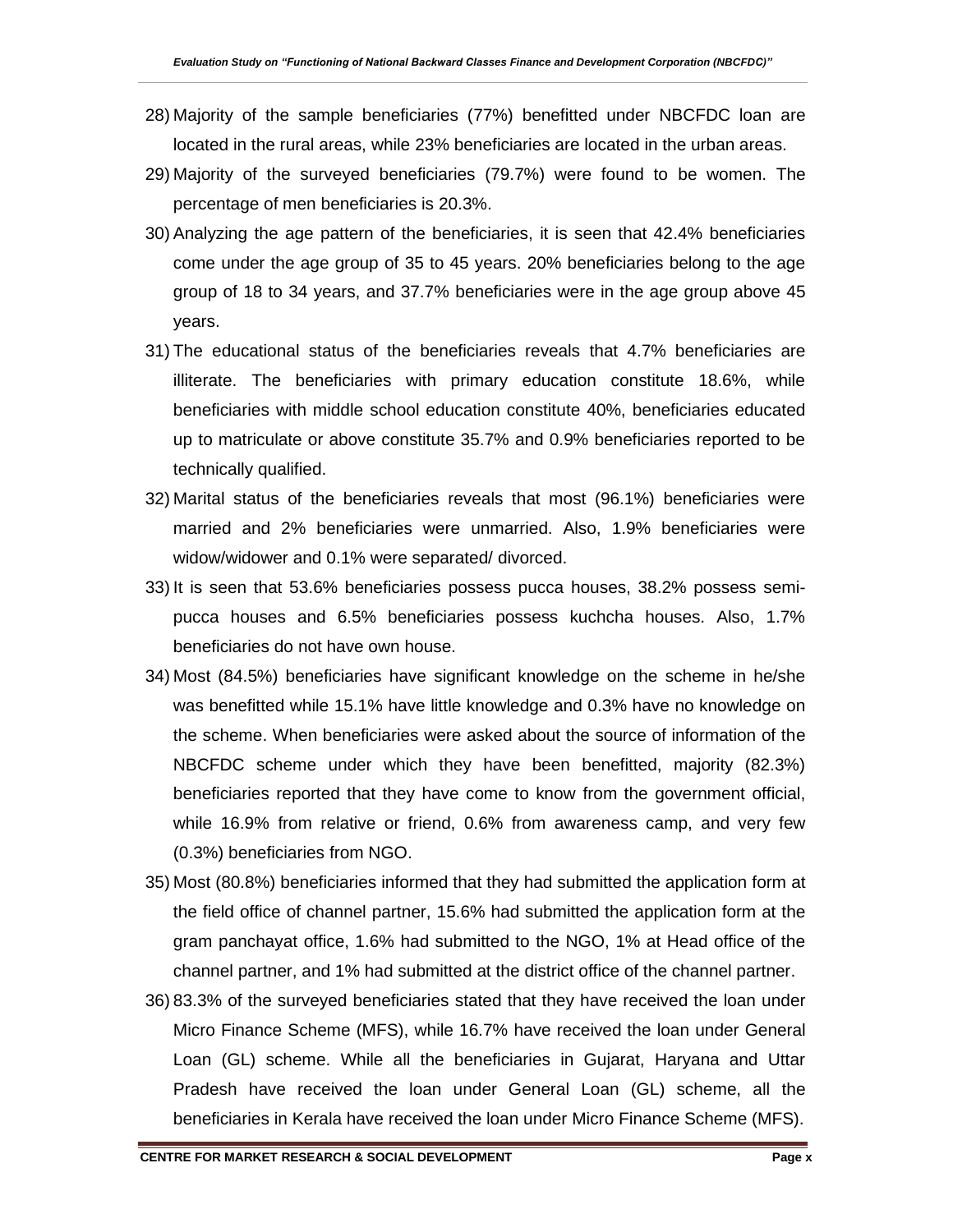- 37) The average loan received by the beneficiaries under NBCFDC schemes in 2018- 19 was Rs. 33,138/-. While the average loan amount in Gujarat was Rs. 57,000/-, it was Rs. 71,745/- in Haryana, Rs. 25,730/- in Kerala, and Rs. 70,329/- in Uttar Pradesh.
- 38) Most (97.8%) of the sample beneficiaries stated that there was no difficulty in receiving the loan under NBCFDC schemes, while 2.2% beneficiaries stated that they had faced difficulty in getting the loan.
- 39) The beneficiaries who faced difficulty in getting the loan, 75.2% of them faced difficulty in providing required documents, 23% due to the repeated visits to the office of the channel partner, and 1.8% faced difficulty due to indifferent attitude of officials.
- 40) The study findings illustrate that the average time taken from submission of application to sanction of loan to the beneficiaries under NBCFDC schemes in 2018-19 was 9 months, and the average time taken from sanction to disbursement of first installment to the beneficiaries under NBCFDC schemes in 2018-19 was 7 months. KSCFFDC in Kerala has taken a total period of 18 months from submission of application to release of loan amount which is much longer period and thus KSCFFDC may be guided to decrease the period in giving the loan to the target beneficiaries.
- 41) The average amount of loan repayment installment of the beneficiaries benefitted under NBCFDC schemes was found to be Rs 1,566/- per month. While the repayment installment was Rs. 1,020/- in Gujarat, it was Rs. 1,329/- in Haryana, Rs. 1.567/- in Kerala and Rs. 2,571/- in Uttar Pradesh.
- 42) All the beneficiaries stated that they were supposed to repay the loan every month. When the study intended to know the status of loan repayment by the beneficiaries benefitted under NBCFDC schemes, it was observed that on an average 17 installments have been paid by the beneficiaries and 1 installment are defaulted by them.
- 43) The beneficiaries who are repaying or repaid the loan, 94.6% informed that they had repaid the loan amount in cash, while 5.3% repaid in cheque, and 5.3% beneficiaries had repaid the loan amount through RTGS/ NEFT.
- 44) The study found that 88% repaid the loan at the field office of channel partner, while 10.7% repaid at bank, 1.1% repaid at the head office of the channel partner and 1.1% repaid the loan at the district office of channel partner.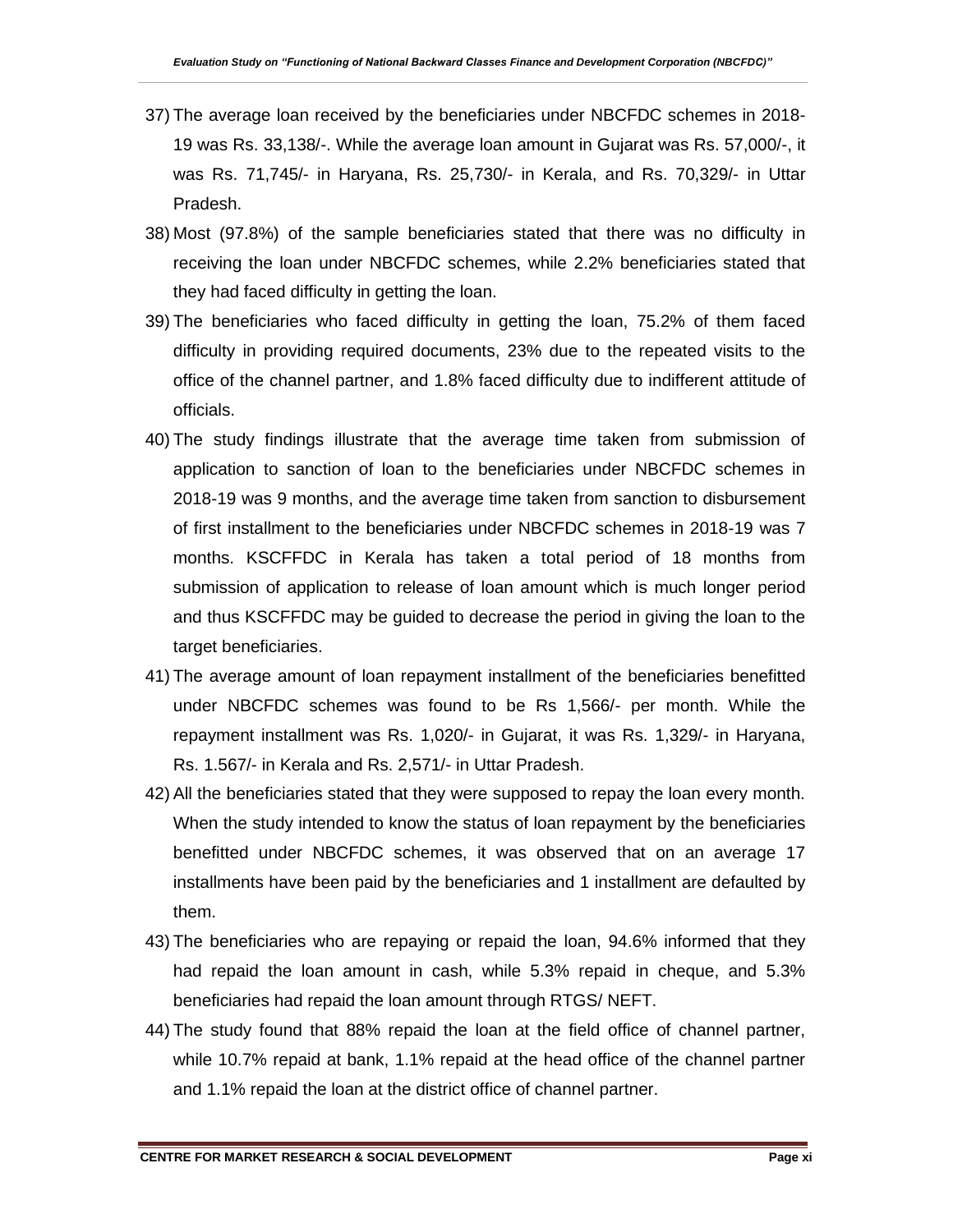- 45) The study observed that out of total 15000 surveyed beneficiaries, 12154 (81%) have been repaying the loan amount regularly, while 2846 (19%) beneficiaries are not repaying the loan regularly. The state wise analysis found that most of the beneficiaries in Kerala are repaying the loan regularly, while most of beneficiaries in Gujarat, Haryana and Uttar Pradesh are not repaying the loan regularly. Most of the default beneficiaries said that there is no pressure from the channel partners for the repayment.
- 46) 25.1% beneficiaries were self-employed and 58% were in casual employment before getting the loan. The study also found that 16.8% beneficiaries were unemployed before getting the loan.
- 47) The study found that 69.2% beneficiaries have taken loan for small business or artisan & traditional occupation, while 30.6% have taken loan for agriculture and allied activities, and 0.2% beneficiaries have taken loan for activity under service or transport sector.
- 48) The study observed that majority (82.1%) of the units/projects of the beneficiaries located in traditional-occupational cluster and 81.8% beneficiaries are the members of that traditional-occupational cluster.
- 49) The study observed that most (99.2%) beneficiaries are engaged in the activities for which they have taken the loan, while few beneficiaries are engaged in different activity.
- 50) The study found that 28% beneficiaries had some orientation or skill for the activity before avaling loan from NBCFDC, while majority had no orientation or skill for the activity. Further, it was found that majority beneficiaries (75.4%) have undergone some kind of skill development training after avaling loan from NBCFDC.
- 51) The study observed that 35% beneficiaries had done market assessment prior to starting the unit/activity. When the study tried to know the market availability of the products or services of the beneficiaries, most (91.1%) beneficiaries informed that there is market for their products or services, while 8.9% beneficiaries informed that there is no active market for their products or services.
- 52) While 44.8% beneficiaries stated that lack of knowledge on e-marketing is the major problem in carrying out their activities, 30.8% beneficiaries said that they have been facing problem for insufficient credit amount.
- 53) While 36.6% beneficiaries suggested for increment of the loan amount under NBCFDC schemes, 16.2% suggested to reduce time in providing the loan, 12.3% beneficiaries suggested for reduction of documentation process, 10.4% suggested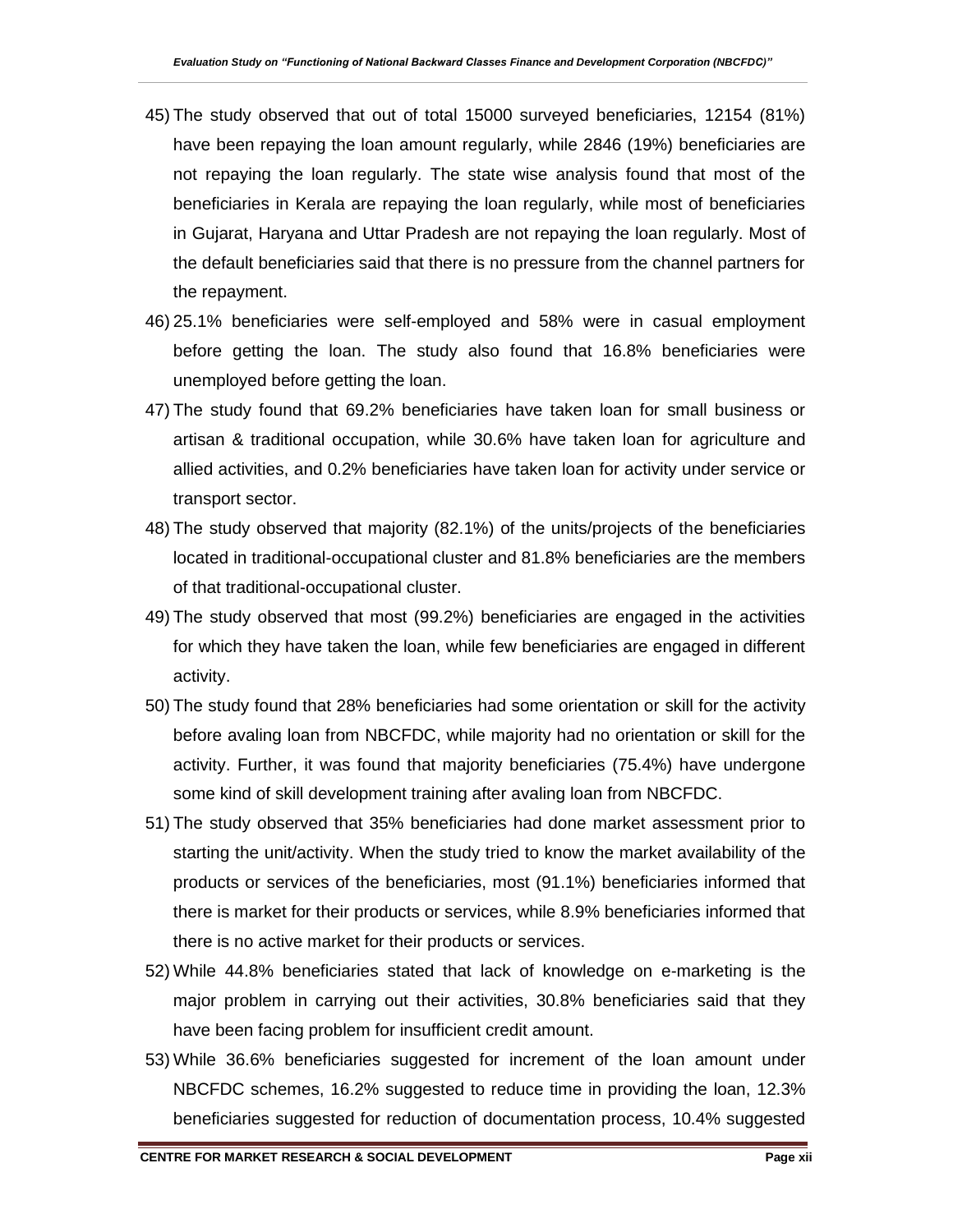to provide training for the activity, and 4.1% beneficiaries suggested to improve marketing facility.

- 54) The study observed that 14884 (99.2%) surveyed beneficiaries benefitted under NBCFDC schemes in 2018-19 have utilized the loan for the intended purpose for which it was sanctioned.
- 55) While 50.9% beneficiaries have used the loan as working capital, 14% beneficiaries have created assets as agricultural implements, 11.6% created tools and machinery, 7.1% created poultry farm, 6.5% created furniture and fixtures, 4.2% have done electric installation, 4% beneficiaries created asset as livestock, 2.1% have the asset as vehicles and 0.4% have created other assets. The study found that 0.8% beneficiaries have not created any asset with the loan amount.
- 56) The study found that out of the total sample of 15000 surveyed beneficiaries benefitted under NBCFDC schemes in 2018-19, 14670 (97.8%) beneficiaries possessed the assets created with the loan amount, while only 330 (2.2%) beneficiaries do not possess the assets created under the loan.
- 57) There is reduction of 756 (6%) number of persons under BPL after avaling loan from NBCFDC, while there is increase of 615 (25%) number of persons who are Above Poverty Line but under Double Poverty Line (DPL). However, it was found that 141 (0.9%) beneficiaries are now above Double Poverty Line (DPL).
- 58) The study observed that income of 14282 (95.2%) beneficiaries have been increased after availing the loan from NBCFDC. Present average annual household income of the beneficiaries was found to be Rs. 33,031/-, which is an increment of 23% of the annual household income before getting NBCFDC loan which was Rs. 26,759/-.
- 59) When the study assessed the social impact of the NBCFDC schemes on the beneficiaries, it was found that 60.8% beneficiaries now have increased selfesteem, 56.6% now provide better education of children, 54.9% have better housing, and 33.4% beneficiaries have added personal assets after getting the loan from NBCFDC.

#### **IMPACT ON THE TRAINEES**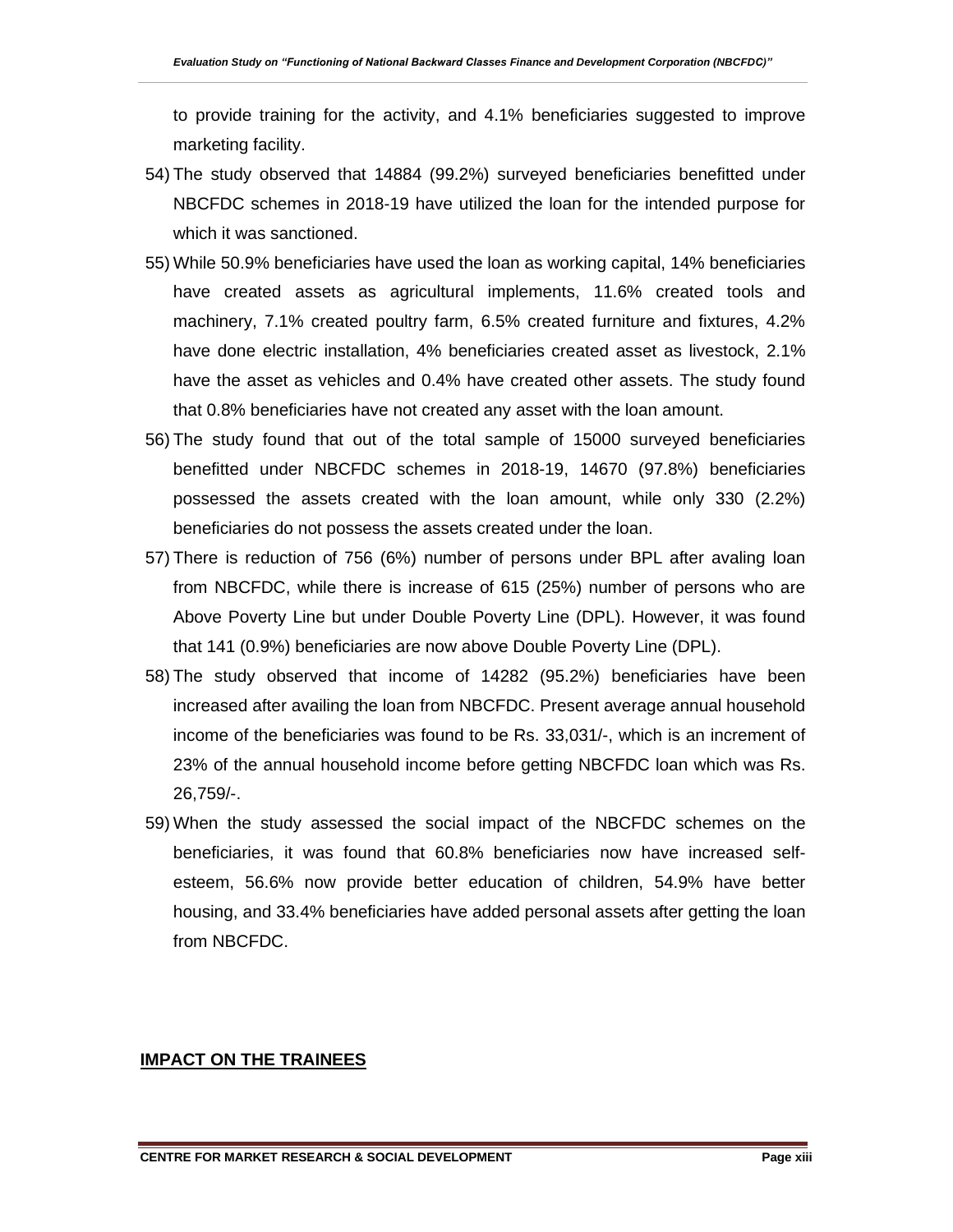- 60) The study found that majority of the surveyed trainees (87.4%) were of rural area, while 12.6% were of urban area. However, majority of the trainees in Andhra Pradesh were found to be of urban area.
- 61) Majority of the surveyed trainees (62.2%) were found to be male. The percentage of female trainees was 37.8%. All the trainees of JKWDC (J&K) and majority of the trainees of IICT (J&K) were female.
- 62) Analyzing the age pattern of the surveyed trainees, it is seen that 37.2% of the trainees are between the age group of 18 to 30 years, while 17.2% trainees come under the age group of 31 to 45 years and 45.6% beneficiaries are above 45 years of age.
- 63) The educational status of the trainees reveals that only 3.8% beneficiaries were illiterate. The trainees educated up to primary level constitute 18.6%, while trainees with middle school constitute 49%, and trainees educated up to matriculate and above constitute 28%. Only three trainees in Andhra Pradesh reported of being technically qualified.
- 64) Marital status of the trainees reveals that majority (70.2%) trainees are married and 29.8% beneficiaries are unmarried.
- 65) Study on past occupation of the trainees before getting the training reveals that majority (53.8%) trainees were unemployed, while 35.2% were self-employed, 8.2% were student and 2.8% trainees were wage employed before getting the training.
- 66) The findings on source of awareness about the training programme reflect that 47.6% have come to know about it from the advertisement in TV or newspaper, while 26.6% have come to know from friends, 12.6% from previous trainees, 8.8% from mouth publicity, 3.2% from web portal and 1.2% came to know from others.
- 67) When trainees were asked on what inspired them to undergo the training, 70% trainees reported that they have attended the training to have better income, while 58.8% have attended the training since there was no course fee, 53.3% have attended to gain new skills and knowledge, 49.4% have attended to obtain a certificate from prestigious institute, 47.6% have got the training because of the provision of stipend for the training, 35.6% have got the training with the intention that the course would equip them for gainful employment, 34.4% have got the training to improve their social status, and 32.2% have got the training to enhance confidence and self-esteem.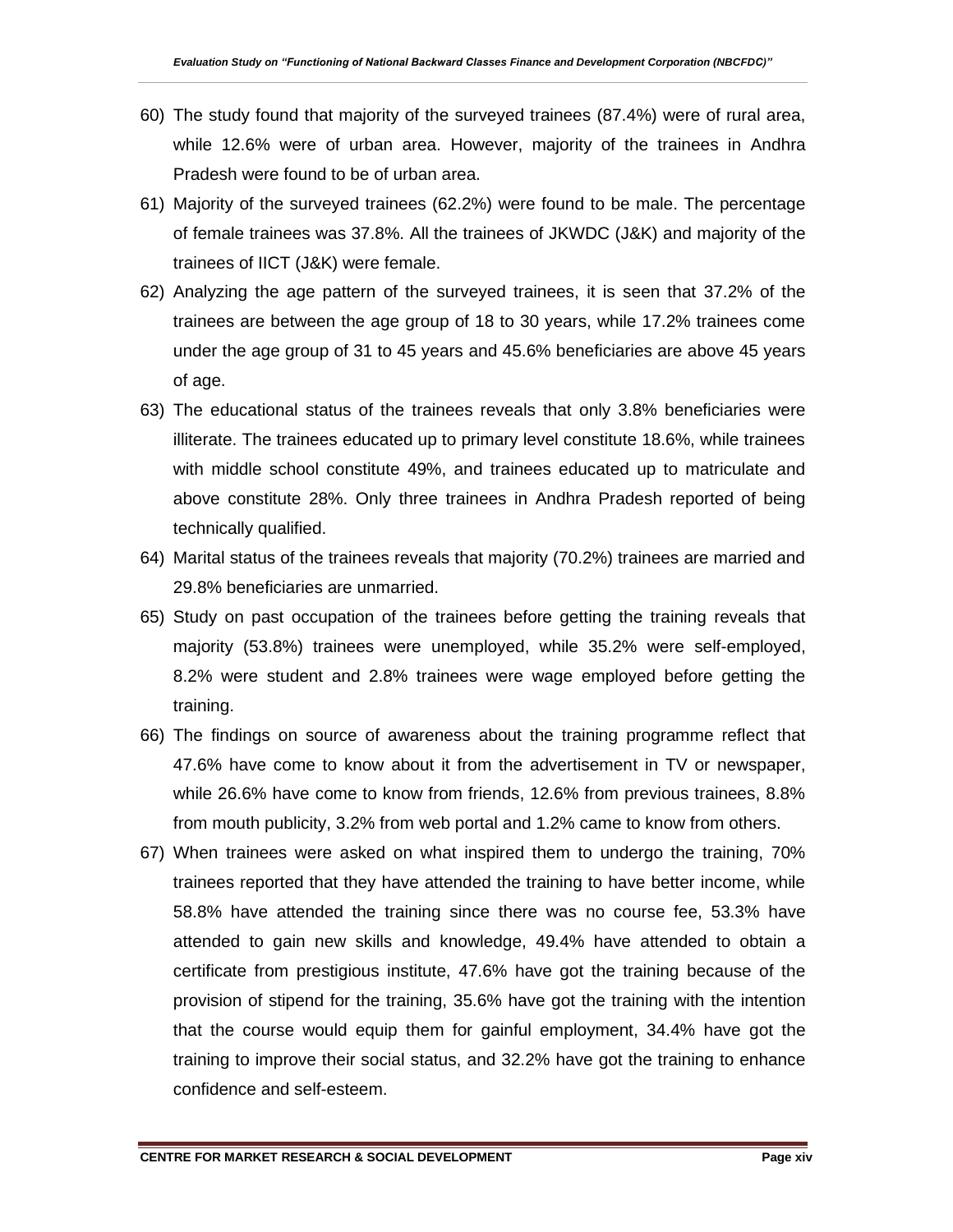- 68) The study observed that under the skill development programme of NBCFDC, the trainees have got training under various trades and courses. It was observed 25% trainees have got the training in construction provided by OPJCC–Chhattisgarh and followed by 20% trainees have got the training in latex harvest technician provided by RSDC–Tripura. The other trades in which the trainees have got the training were found to be textile (10%), carpet weaving (10%), tyre rittex (10%). Also, 25% trainees have got training in trades like artificial flower making, shawl making, making of jute fibre, etc.
- 69) While analyzing the duration of the training programmes, it was observed that majority (60%) trainees have got the training for three months, while 10% have got the training for two months, and 30% have got the training for ten months.
- 70) All the beneficiaries reported that they have received stipend for the training. When the study intended to know the amount of stipend received by the trainees, it was observed that 60% trainees have got Rs. 3,000/- as stipend, while 10% trainees have Rs. 2,000/- and 30% trainees have got Rs. 10,000/- as stipend for getting the training with boarding & lodging facility.
- 71) 50.4% trainees reported that they got the stipend amount in draft, while 35% got it through RTGS/NEFT and 14.6% have got it in cash.
- 72) When trainees were asked about the number of participants per batch attended the training programme, while 30% trainees reported that less than 20 trainees per batch attended the training programme, 35% trainees reported that 20 to 30 trainees per batch attended the training programme, and 35% trainees reported that more than 30 trainees per batch attended the training programme.
- 73) The study observed that most (92.4%) trainees have got the reading material or literature prescribed by NSDC during the training. However, majority of the trainees of IICT–J&K have not got the reading material or literature prescribed by NSDC during the training.
- 74) The study observed that most (86.4%) of the trainees had not faced any language problem during training, while 10.2% had faced language problem during assessment and only 3.4% had faced language problem in learning material.
- 75) When the study intended to know the satisfaction level of the trainees with the infrastructure facilities of training institutes for practical or class room training, it was observed that 42.2% trainees were very much satisfied with the infrastructure facilities of training institutes, while 57.8% trainees were little bit satisfied.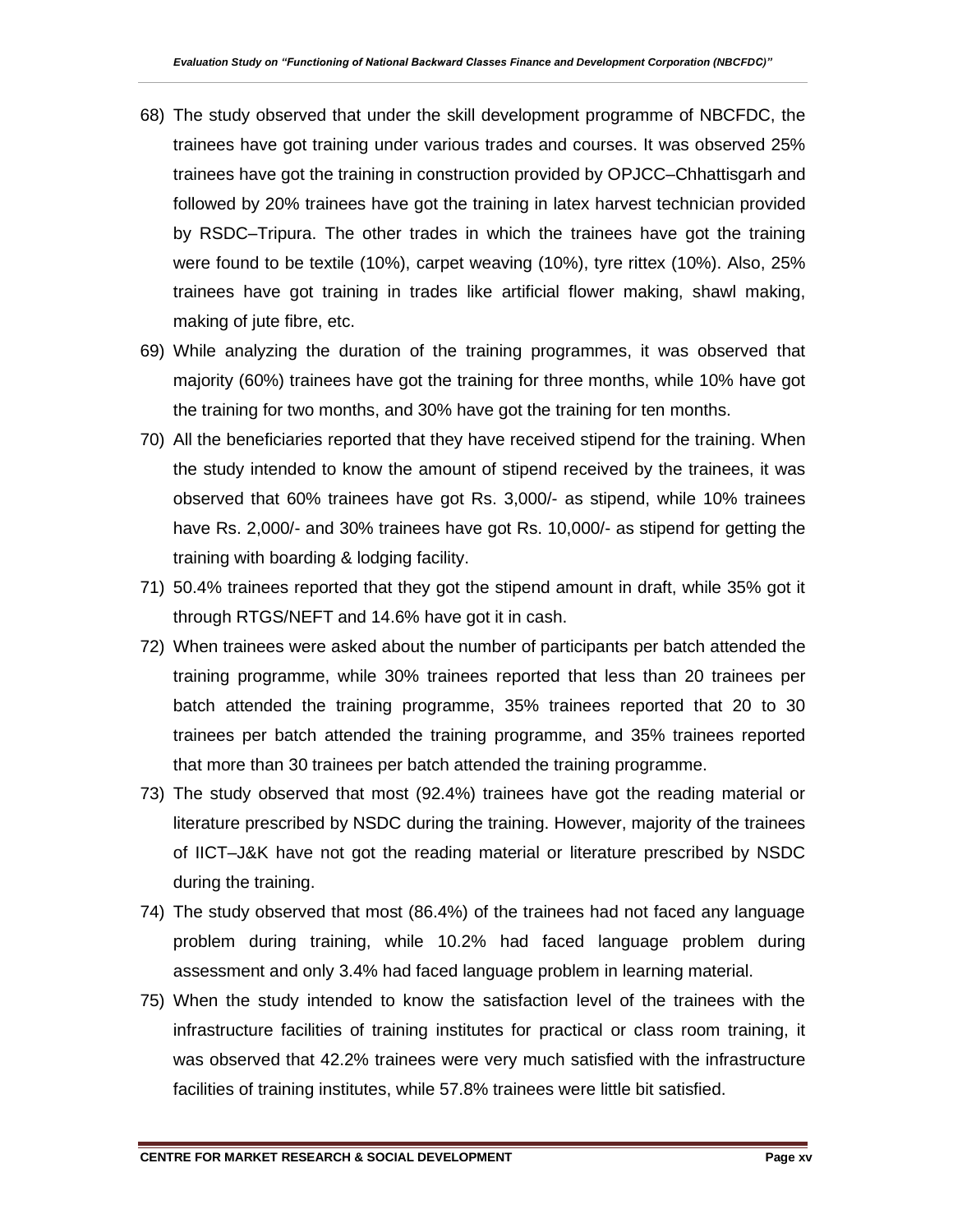- 76) The study observed that 78.2% trainees have learnt new skill from the training and 83% trainees have successfully passed-out the course in which they have got the training.
- 77) When asked to the trainees whether they need longer duration of training, 45.2% trainees said that they need longer duration of training while 54.8% said that they do not need.
- 78) The study observed that 53.4% trainees were employed at any point of time before taking admission to the course under skill development programme of NBCFDC, while 46.6% were unemployed. The study findings illustrate that 39.6% trainees did not seek job after the training, while 60.4% trainees sought job after getting the training.
- 79) Present employment status of trainees revealed that 63.6% trainees were in job employment, while 33.6% were self-employed. Thus, the study found that 97.2% trainees have been employed or self-employed while 2.8% trainees are presently unemployed.
- 80) When trainees were asked whether any placement assistance was provided by the training institute after the training, most (75.6%) of the trainees informed that placement assistance was provided by the training institutes after the training, while 24.4% trainees informed that no placement assistance was provided by the training institutes after the training.
- 81) Out of 500 trainees who are presently employed or self-employed, it was further found that most 78% are employed or self-employed in same trade in which they have got the training, while 22% are employed or self-employed in other trade. Out of 318 trainees who are in job employment, 78% of them were found to be in the same trade in which they have got the training, while 22% are employed in other trade. Also, out of 168 trainees who are self-employed, 78% of them are selfemployed in same trade in which they have got the training, while 22% are selfemployed in other trade.
- 82) The study observed that most (80.6%) trainees want industry experience. However, majority trainees in Andhra Pradesh do not want industry experience.
- 83) While analyzing the salary structure of the employed trainees, it was found that the monthly salary of 15.4% employed trainees is less than Rs. 5,000/-, it is between Rs. 5,000/- and Rs. 10,000/- for 54.1% trainees, and the monthly salary is above Rs. 10,000/- for 30.5% employed trainees.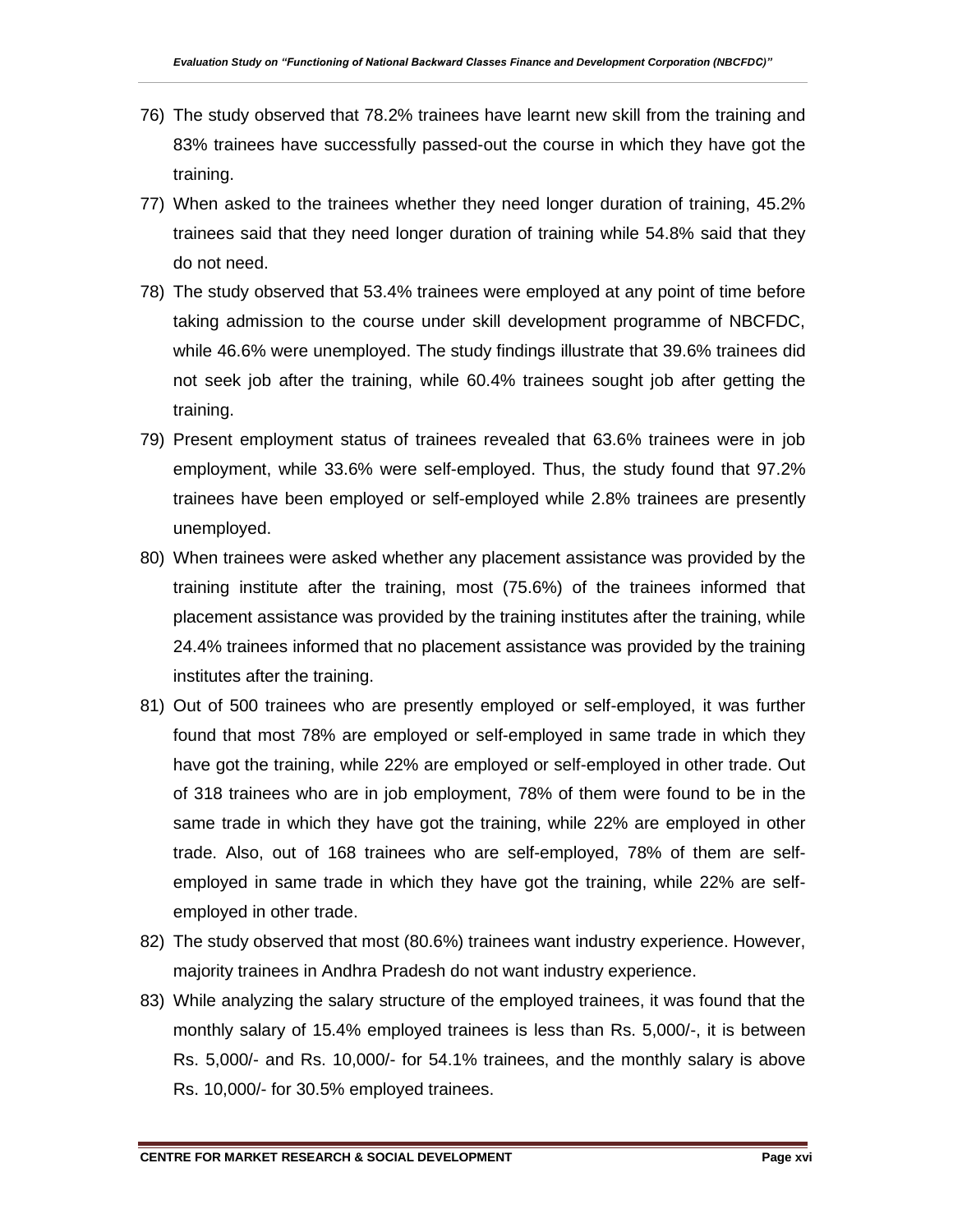- 84) Out of the total employed trainees, 36.2% were very much satisfied with the present job and income, while 63.2% were little bit satisfied, and 0.6% were not at all satisfied with the present job and income.
- 85) While analyzing the monthly earning of the self-employed trainees, it was observed that the monthly earning of 6.5% self-employed trainees is less than Rs. 5,000/-, it is between Rs. 5,000/- and Rs. 10,000/- for 48.2% trainees, and the monthly earning is above Rs. 10,000/- for 45.3% self-employed trainees.
- 86) Out of the total 168 self-employed trainees, 23.2% were very much satisfied with the present activity and income, while 70.2% were little bit satisfied and 6.6% were not at all satisfied with the present activity and income.
- 87) Most (83.3%) of the self-employed trainees indicated that they want entrepreneurship development training in the future to increase their business.
- 88) When trainees were asked to provide their suggestions to improve training and effectiveness of training program of NBCFDC, 9.8% trainees were found to be satisfied with the training or did not provide any suggestion. However, 45.2% trainees suggested for longer duration of training, while 12.4% suggested to provide training in higher level course, 8.8% suggested that the training institutes should search for better jobs for the candidates and 6.2% suggested to provide job placement after the training. Other suggestions provided by the trainees to improve the training and effectiveness of training programme of NBCFDC are, place candidates in higher pay jobs, provide loan for self-employment after training, improve quality of training, increase stipend amount, and more people should be trained.

#### **RECOMMENDATIONS**

#### **1) Suggestions for better implementation of loan schemes**

• **Reduce time in sanction and disbursement of loan:** During the study, beneficiaries in Kerala have highlighted the slow process of application, and approval and disbursement of loan by the Channel Partner. The average time taken from submission of application to receipt of loan by the beneficiaries under NBCFDC schemes in concerned state was found to be about 18 months. Such delay discourages the applicants from seeking loans to pursue their prospective activities/self-employment which in turn deviate the economic activity from its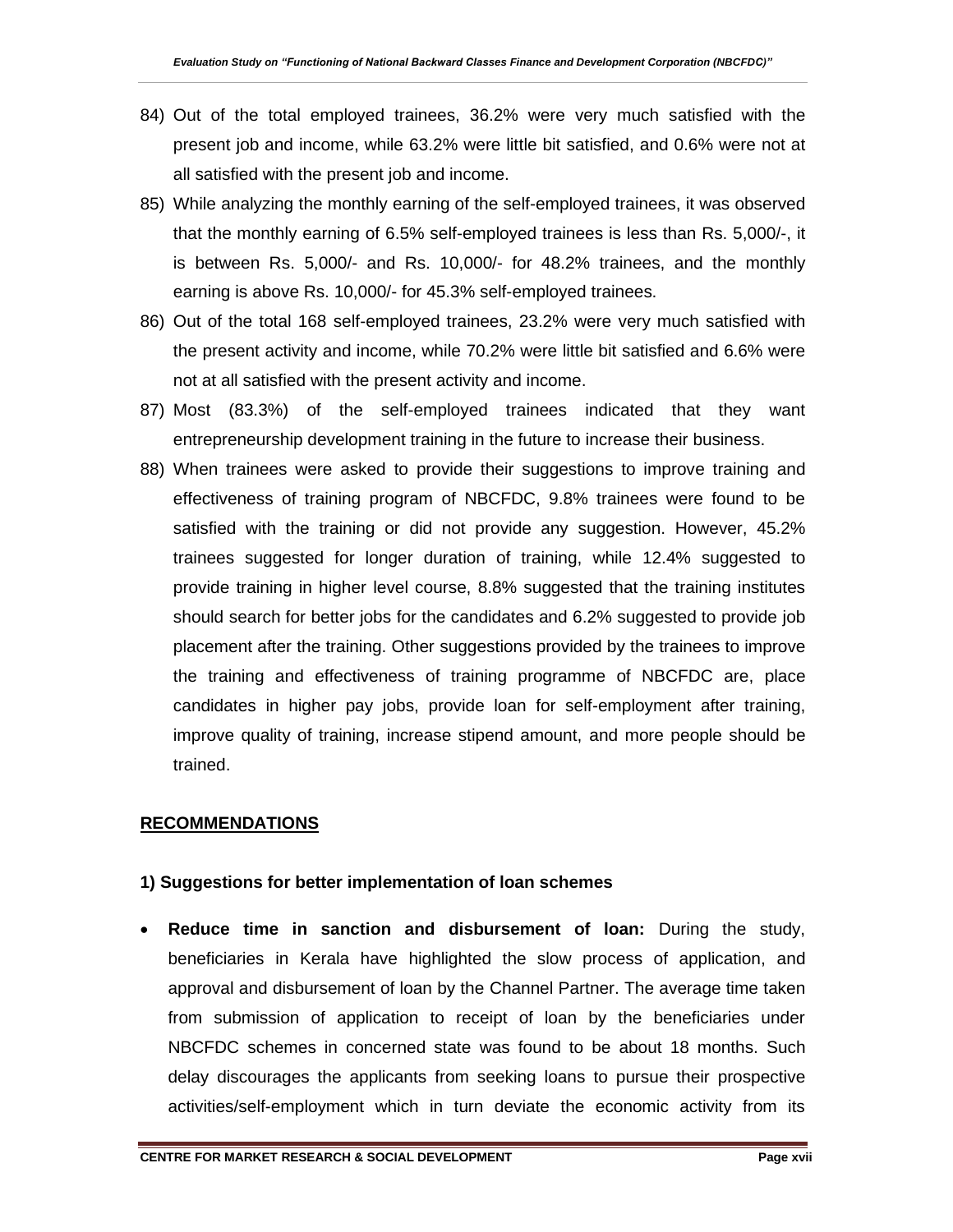optimal path. The delay in sanctioning of loan amount from KSCFFDC has been identified as the core reason for the same. Thus, the channel partner should be guided and monitored for sanction and disbursement of loan to the target group within three months from the date of submission of application.

- **Increase the loan amount:** The study observed that the average loan received by the beneficiaries under NBCFDC schemes was Rs. 33,138/-. Many of the surveyed beneficiaries expressed their unhappiness about the insufficient credit amount provided to undertake their proposed economic activities properly and suggested for increment in the loan amount. In this regard, NBCFDC may consider increasing the amount of credit for the beneficiaries under Micro Finance Scheme (MCF) up to Rs. 1.00 lakh.
- **Reduce number of visits to the office of the Channel Partner:** Many beneficiaries stated that they had faced difficulty in getting the loan financed by NBCFDC due to repeated visits to the office of the channel partner. Thus, the channel partners are to be guided to reduce the number of visits of the beneficiaries to their office by simplifying the documentation process.
- **2. Areas of intervention for expansion of the scope of activities of NBCFDC and Cluster based Development of the target group(s), especially utilizing the recently introduced Technology Upgradation Scheme to study the practices adopted by well performing SCAs**

NBCFDC envisaged that some interventions if directly provided by NBCFDC will speed up the development and competencies of members of these clusters as also other similar clusters identified by NBCFDC/Channel Partners for upliftment of their economic status. So the Corporation has introduced the Technology Upgradation of the Clusters Scheme of NBCFDC. These Scheme include:-

- 1. Upgradation of technology
- 2. Capacity Augmentation
- 3. Entrepreneurship Development and other specialized training (under this, standard & customized training will be provided to beneficiaries by reputed Centre/State Govt. Training Institutes)

It will facilitate or provide technological up gradation to the members of target groups of the clusters identified and or developed by NBCFDC. It will enable target groups to improve quality and productivity of the products being produced/services being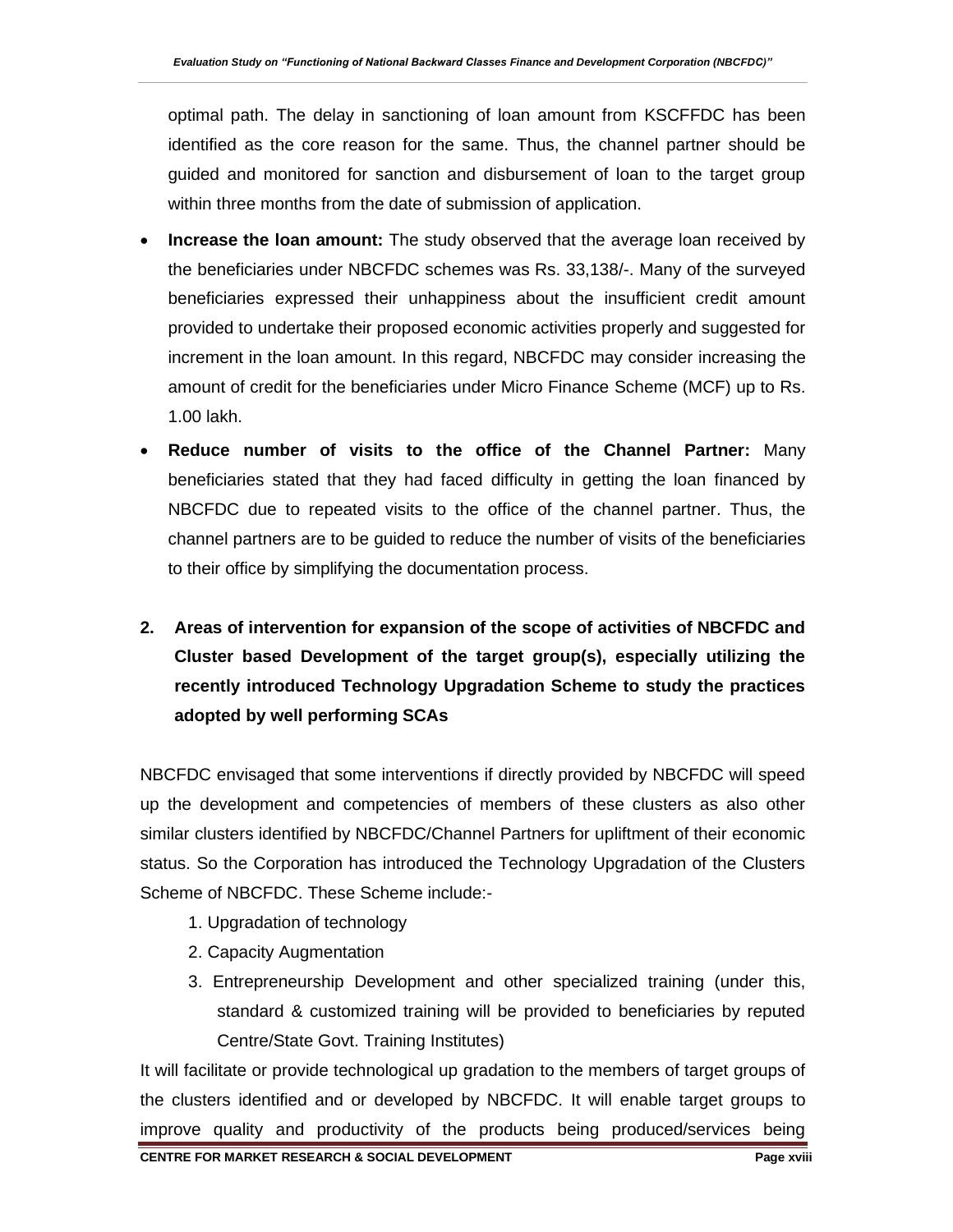rendered by them. It will enable target group to face the competition in domestic and international markets.

The scheme is available for modernization/expansion of existing unit and for setting up new units with benchmark level of technology in textile, carpet, pottery, jute, bamboo, cane and other such cottage industries and small enterprises. Further artisans may develop innovative tools to improve quality and productivity with the help of technical institutions and experts.

## **3. Strategic shifts required to make the functioning more effective for the target group**

The Central Government should impress upon State Governments to provide more administrative support and ensure at least one official in each district for implementing the schemes of NBCFDC in each state.

The Central Government should deliberate with State Governments to do away with levying guarantee fee on the State Channelising Agencies for providing Government Guarantee. Emphasis should be given on the Channel Partners adopting the best practices being followed by the other Channel Partners which have been compiled by NBCFDC in the Compendium published by NBCFDC.

On the basis of feedback received from Channel Partners, NBCFDC keeps on revising its lending policy from time to for simplification of procedure for obtaining loan under NBCFDC Schemes.

### **4. Scope of convergence of NBCFDC Schemes with other similar schemes of Government of India/ NABARD/ Banks to improve effectiveness of intervention**

NBCFDC has directed the Channel partners to allow the convergence of NBCFFDC Schemes with the Government of India/NABARD/State Government Schemes so that NBCFDC beneficiaries reap/are able to avail maximum benefits of the schemes of the Government.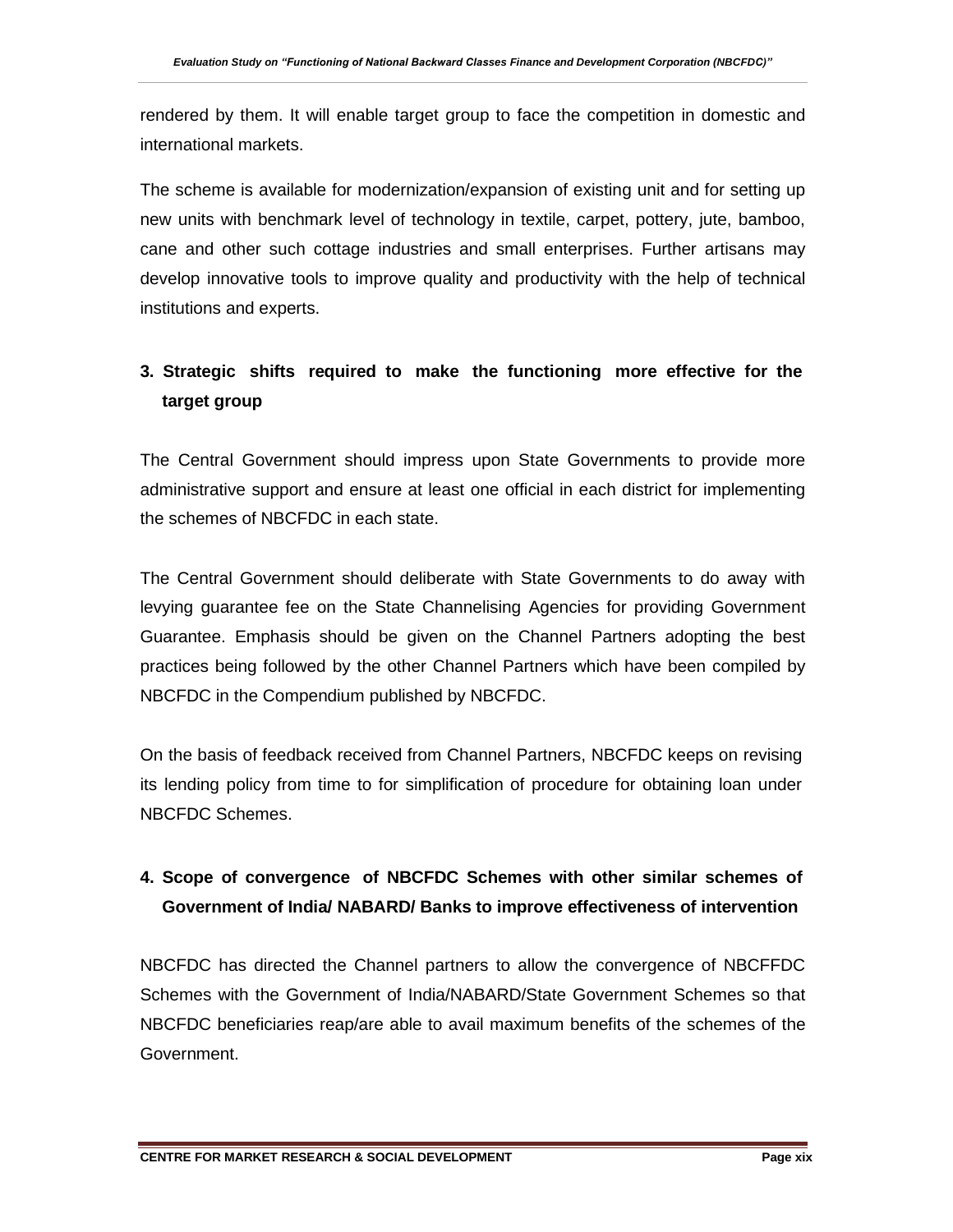With regard to skill development training programme of NBCFDC, following points may be looked in to for convergence with other schemes of Government of India.

- Since the SCA of the corporation are well connected and aware of the OBC clusters, they may play a vital role in generating awareness about the skilling scheme of NBCFDC along with other such schemes of GoI such as PMKVY, DDUGKY.
- The Skill Training/Up-skilling/ Entrepreneurship Development programmes may be organized for the candidates who approach banks/NABARD/SCA for availing loan for setting up their enterprise.
- Entrepreneurship Development Programmes may be facilitated through the Corporations for candidates who have undergone skill training under the schemes such as PMKVY, DDUGKY etc. and are having entrepreneurship bent of mind.
- Cost sharing model may be developed with RSETIs and schemes such as DDUGKY in order to reach out to more marginalized communities.

## **5. Recommendations for necessary restructuring to be carried out in the Scheme with a view to improve the functioning of Channel Partners in order to achieve better results**

The State governments to be impressed upon to strengthen the Infrastructure and manpower at SCA level Stop Levying of Guarantee fee on Government Guarantee Stop Frequent transfers and Multi posting for Officials of Channel Partners. Providing open ended Government Guarantee the SCAs Providing equity to SCAs to meet their share in the loans.

## **6. Recommendations for necessary restructuring to be carried out in NBCFDC with a view to improve the functioning of NBCFDC**

In respect of loan schemes, it is suggested that:

- (i) Increase in Budgetary Support for providing loan assistance to larger target group.
- (ii) Lending to OBCs by banks may be included in their priority sector targets through intervention of RBI.
- (iii) Increased expenditure on creation of awareness.
- (iv) More focus of Cluster Development.